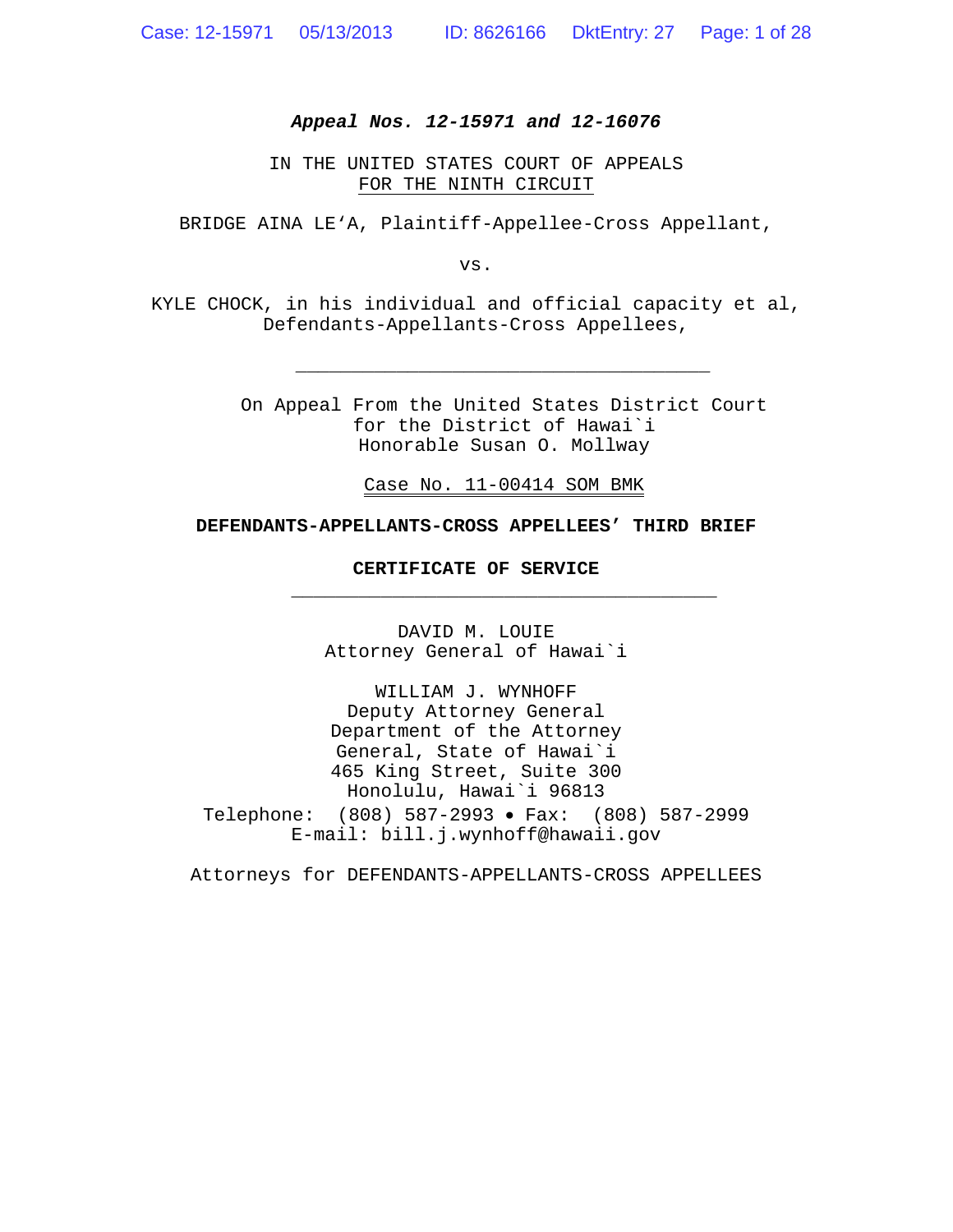# TABLE OF CONTENTS

|                                                                                                                                                                                                                      | PAGE         |
|----------------------------------------------------------------------------------------------------------------------------------------------------------------------------------------------------------------------|--------------|
|                                                                                                                                                                                                                      |              |
|                                                                                                                                                                                                                      | $\mathbf{1}$ |
| I. SUMMARY OF THE ARGUMENT                                                                                                                                                                                           | $\mathbf{1}$ |
|                                                                                                                                                                                                                      | 2            |
| A. THE DISTRICT COURT SHOULD HAVE AND THIS COURT SHOULD<br>RULE ON THE INDIVIDUAL COMMISSIONERS' ENTITLEMENT TO<br>TMMUNITY<br>. 2<br>$\overline{a}$ and $\overline{a}$ and $\overline{a}$                           |              |
| B. THE INDIVIDUAL COMMISSIONERS ARE ENTITLED TO ABSOLUTE<br>QUASI-JUDICIAL IMMUNITY AS TO ALL FEDERAL CLAIMS AGAINST<br>THEM PERSONALLY, THEM<br>. 4                                                                 |              |
| IN ADDITION OR IN THE ALTERNATIVE, INDIVIDUAL<br>$C_{\cdot}$<br>COMMISSIONERS ARE ENTITLED TO OUALIFIED IMMUNITY AS TO<br>ALL FEDERAL LAW CLAIMS AGAINST THEM PERSONALLY 13                                          |              |
| INDIVIDUAL COMMISSIONERS ARE ENTITLED TO ABSOLUTE<br>$\Gamma$<br>JUDICIAL IMMUNITY AND STATUTORY IMMUNITY/OUALIFIED<br>PRIVILEGE AS TO ALL STATE LAW CLAIMS AGAINST THEM FOR<br>DAMAGES, INCLUDING JUST COMPENSATION | $\sim 17$    |
| E. THIS CASE CANNOT BE SENT BACK TO STATE COURT 19                                                                                                                                                                   |              |
|                                                                                                                                                                                                                      | -23          |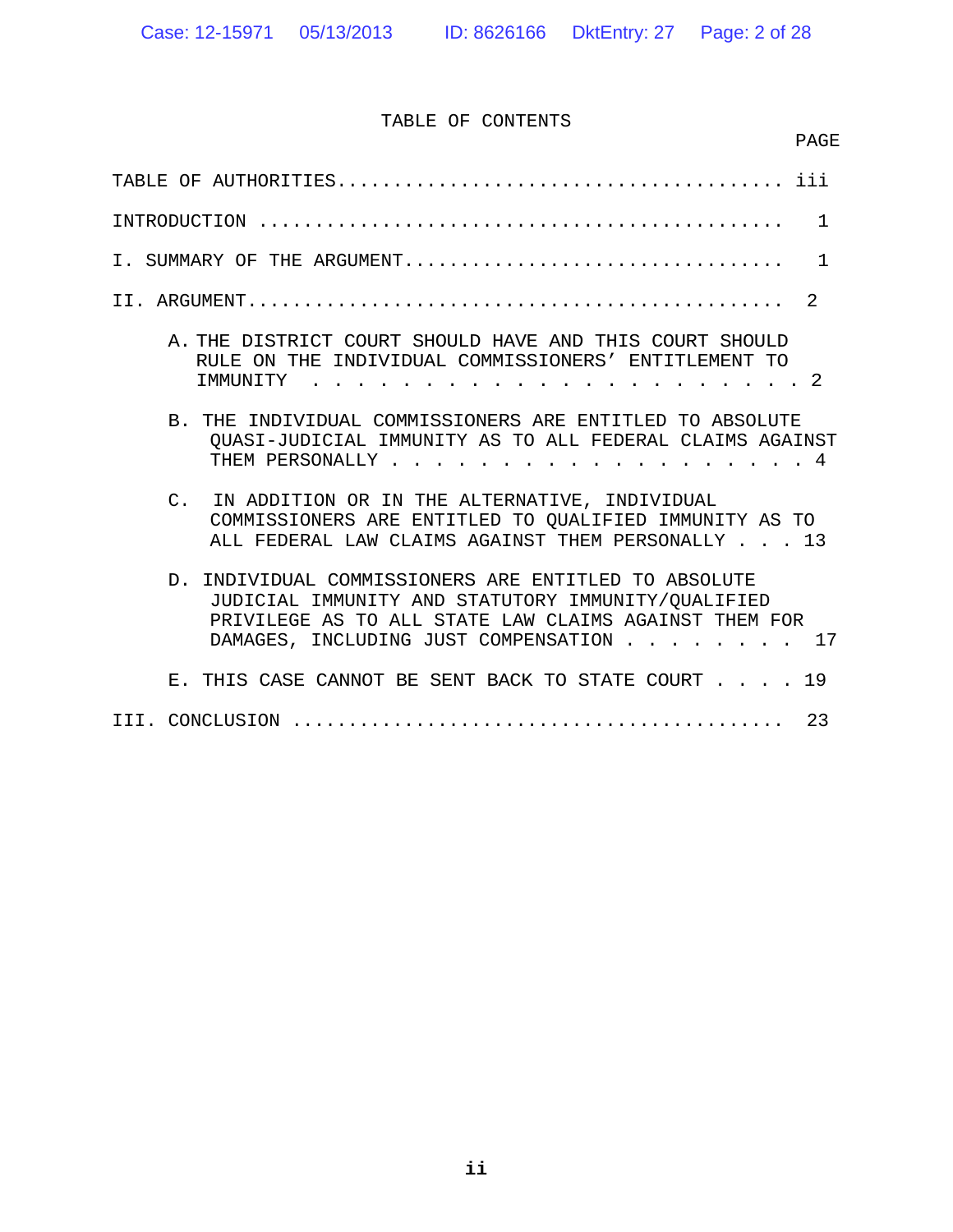Case: 12-15971 05/13/2013 ID: 8626166 DktEntry: 27 Page: 3 of 28

#### TABLE OF AUTHORITIES

Page Federal Cases Anderson v. Creighton, 483 U.S. 635 (1987) 13, 16 Ashcroft v. Iqbal, 556 U.S. 662 (2009) 18 *al-Kidd v. Ashcroft*, 580 F.3d 949 (9th Cir. 2009) 3 Ashelman v. Pope, 793 F.2d 1072 (9th Cir. 1986) 9, 10, 11, 12 Bridge Aina Le'a, LLC v. Hawaii Land Use Comm'n, 2012 WL 1109046 (D. Haw. 2012) 21 Buckles v. King County, 191 F.3d 1127 (9th Cir. 1999) 11 City of Los Angeles v. Lyons, 461 U.S. 95 (1983) 20 Engquist v. Oregon Dep't of Agric., 553 U.S. 591 (2008) 14 Fireman's Fund Ins. Co. v. City of Lodi, California, 302 F.3d 928 (9th Cir. 2002) 19 Ford v. City of Yakima, 706 F.3d 1188 (9th Cir. 2013) 13 Ganz v. City of Belvedere, 739 F. Supp. 507 (N.D. Cal. 1990) 21, 22 Gerhart v. Lake County, Mont., 637 F.3d 1013 (9th Cir. 2011) 15 Gerlaugh v. Stewart, 129 F.3d 1027 (9th Cir. 1997) 3 Karl v. City of Mountlake Terrace, 678 F.3d 1062 (9th Cir. 2012) 13 Mitchell v. Forsyth, 472 U.S. 511 (1985) 3 Palmer Trinity Private School, Inc. v. Village of Palmetto Bay, Florida, 802 F.Supp.2d 1322 (S.D.Fla. 2011) 22 Reichle v. Howards, 132 S.Ct. 2088 (2012) 13, 16 San Remo Hotel, L.P. v. City & Cnty. of San Francisco, Cal., 545 U.S. 323 (2005) 20, 22 Stump v. Sparkman, 435 U.S. 349 (1978) 10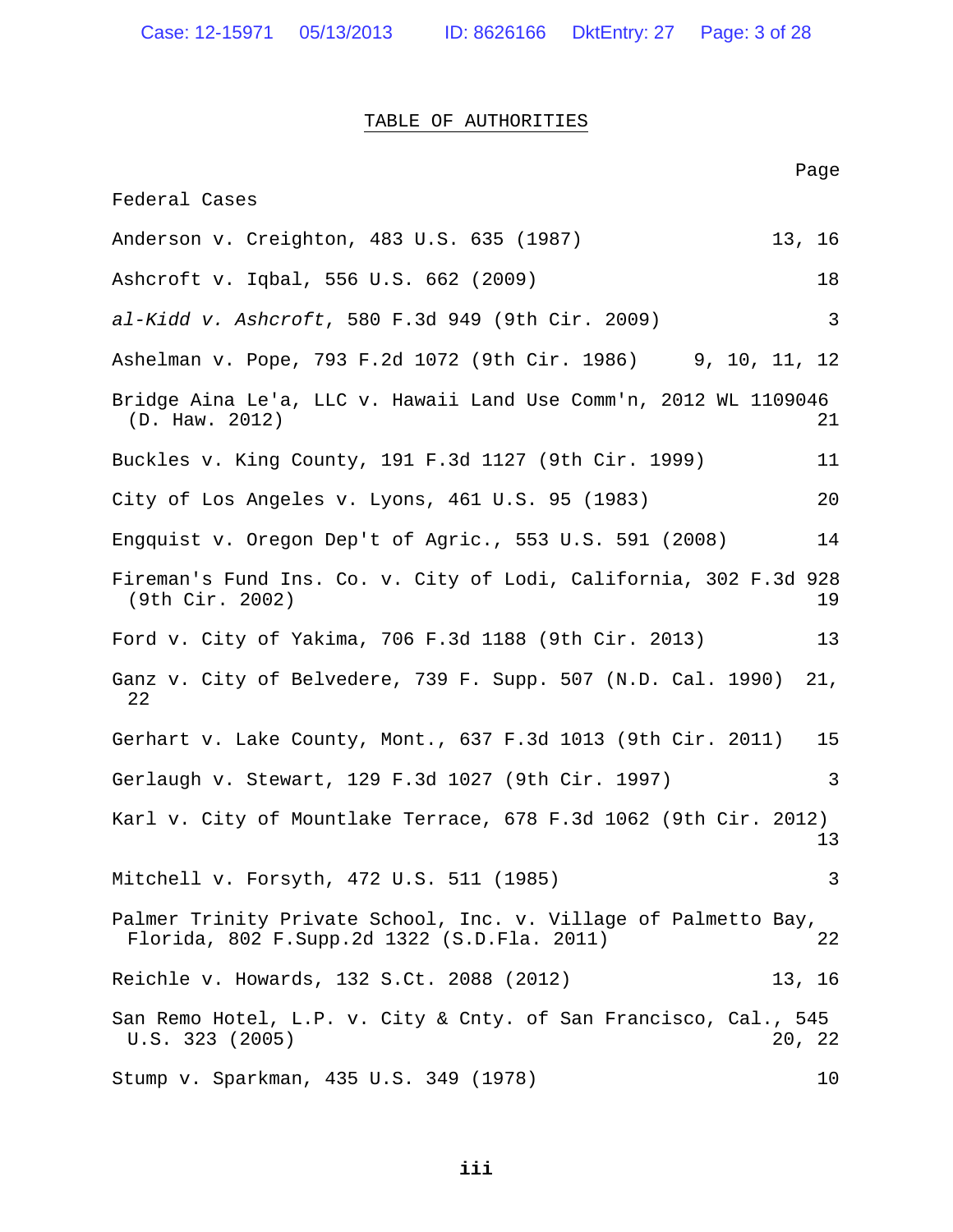Towery v. Brewer, 672 F.3d 650 (9th Cir. 2012) 14 Trishan Air, Inc. v. Fed. Ins. Co., 635 F.3d 422 (9th Cir. 2011) 17 VH Prop. Corp. v. City of Rancho Palos Verdes, 622 F. Supp. 2d 958 (C.D. Cal. 2009) 21 Zamsky v. Hansell, 933 F.2d 677 (9th Cir. 1991) 4 State Cases Figueroa v. State, 61 Haw. 369 604 P.2d 1198 (1979) 17 Kaniakapupu v. Land Use Com'n, 111 Haw. 124, 139 P.3d 712 (2006)8 Lanai Co., Inc. v. Land Use Com'n, 105 Haw. 296, 97 P.3d 372, (2004) 7 Federal Statutes 28 U.S.C. § 1441(b) 21, 22 28 U.S.C. § 1738 22 42 U.S.C. § 1983 22 State Statutes Haw. Rev. Stat. § 26-35.5(b) 17, 18 Haw. Rev. Stat. § 91-3 (2012) 5 Haw. Rev. Stat. § 205-4 6, 7, 9, 14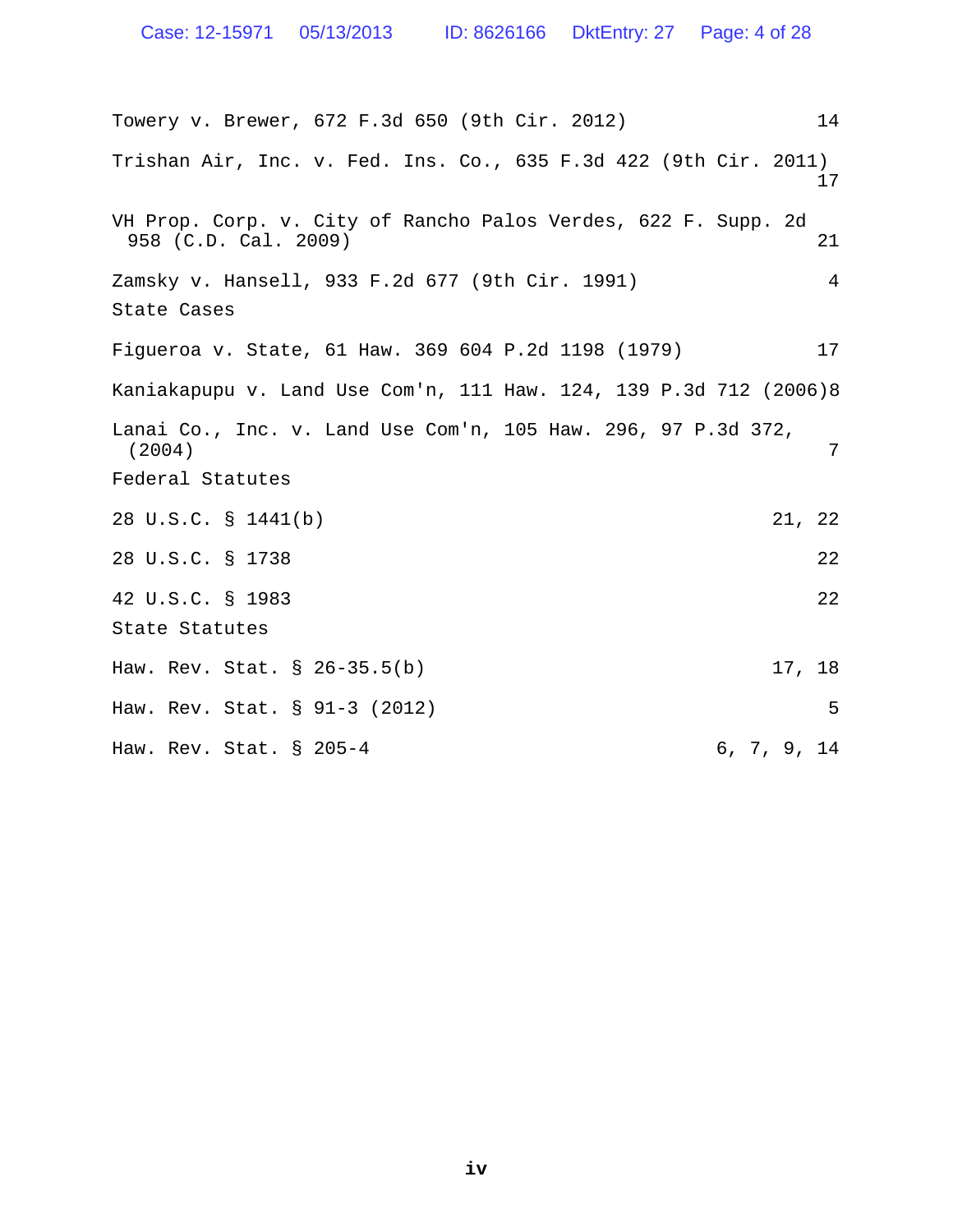# DEFENDANTS-APPELLANTS-CROSS APPELLEES'**<sup>1</sup>** THIRD BRIEF **INTRODUCTION**

Plaintiff filed this suit seeking millions of dollars in alleged damages from volunteer members of the State of Hawai'i Land Use Commission. These Individual Commissioners are entitled to absolute quasi judicial immunity and qualified immunity. They filed a motion to dismiss on that basis.

But the district court refused even to consider the motion on the merits. Instead the court incorrectly invoked *Pullman* abstention, thereby refusing to rule at all and consigning the Individual Commissioners to years with the shadow of this lawsuit hanging over their heads.

This decision was and is wrong. The federal courts should not abstain. The district court should have and this Court should rule that the Individual Commissioners are immune from personal liability and are entitled to dismissal of all claims against them personally.

## **I. SUMMARY OF THE ARGUMENT<sup>2</sup>**

Defendants contend that the district court erred in

 $1$  The State Land Use Commission and official capacity defendants are collectively referred to as the "Commission" or the "LUC." Individual capacity defendants are referred to as "Individual Commissioners." All defendants collectively are referred to as "defendants."

 $2$  This third brief omits the jurisdictional statement, statement of the issues presented for review, statement of the case, standards of review, and statement of the facts. Defendants respectfully refer this Court to their opening brief for these items.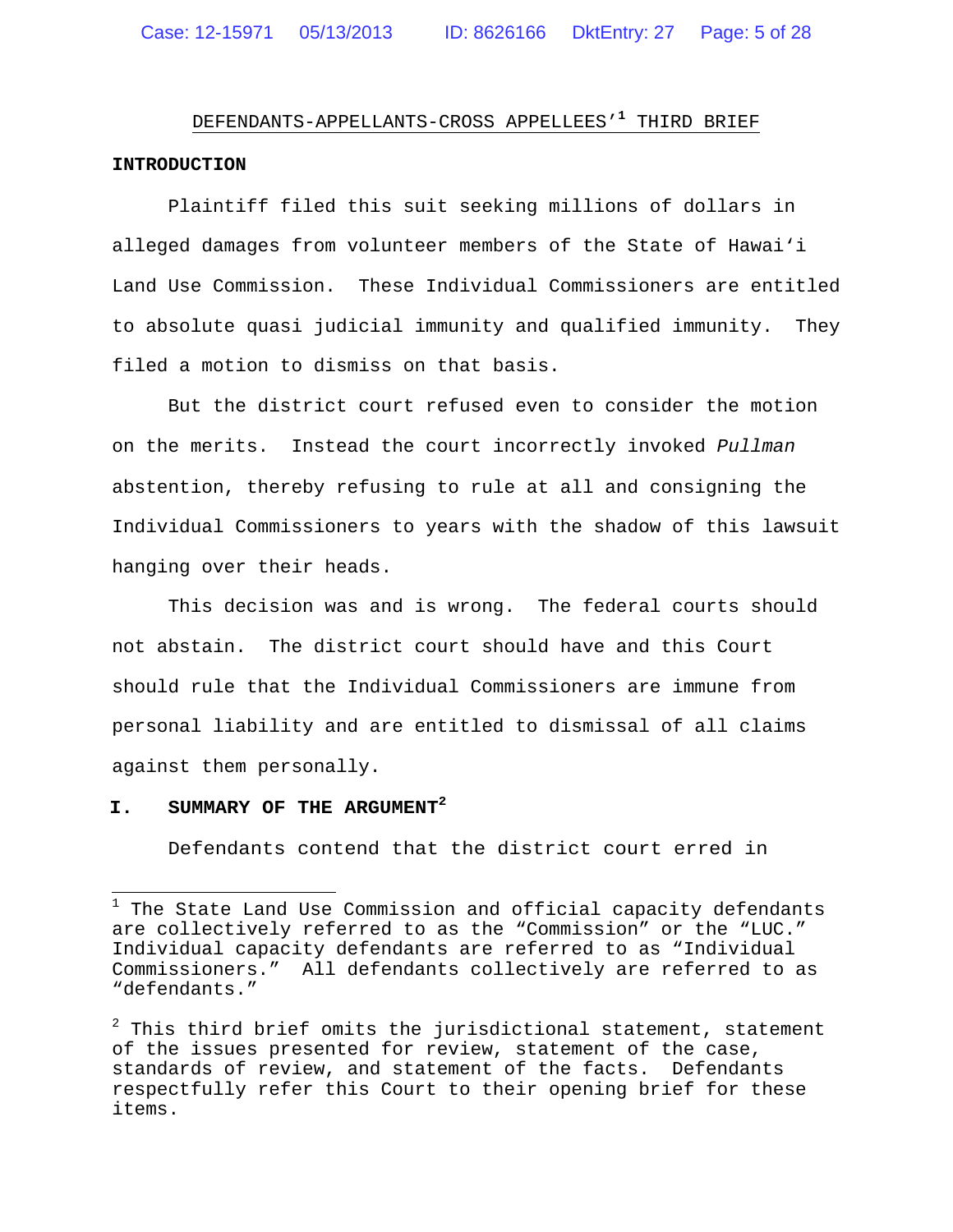exercising *Pullman* abstention. If this is correct, then the sole issue on plaintiff's cross appeal – whether all or portions of the case should be remanded to state court – is moot.

We therefore first discuss abstention. This discussion is limited because plaintiff did not mention the issue at all other than incorporating the district court's ruling.

We next show that plaintiff's arguments on the merits of absolute and qualified immunity are wrong and that the Individuals Commissioners are entitled to immunity.

Finally (for the sake of completeness), we explain that even if abstention is appropriate, no portion of the case should be remanded to state court.

#### **II. ARGUMENT**

#### **A. THE DISTRICT COURT SHOULD HAVE AND THIS COURT SHOULD RULE ON THE INDIVIDUAL COMMISSIONERS' ENTITLEMENT TO IMMUNITY**

Plaintiff makes no argument as to the threshold issue on this appeal – whether the district court should have abstained from ruling on the Individual Commissioners' claims of absolute and qualified immunity. Instead plaintiff does nothing more than refer this Court to the district court's opinion. *See* second brief, page 30 fn. 8.

Plaintiff's approach deprives this Court of the benefit of a true "adversarial process" that would allow the "issues and the evidence [to] be clarified and sharpened by vigorous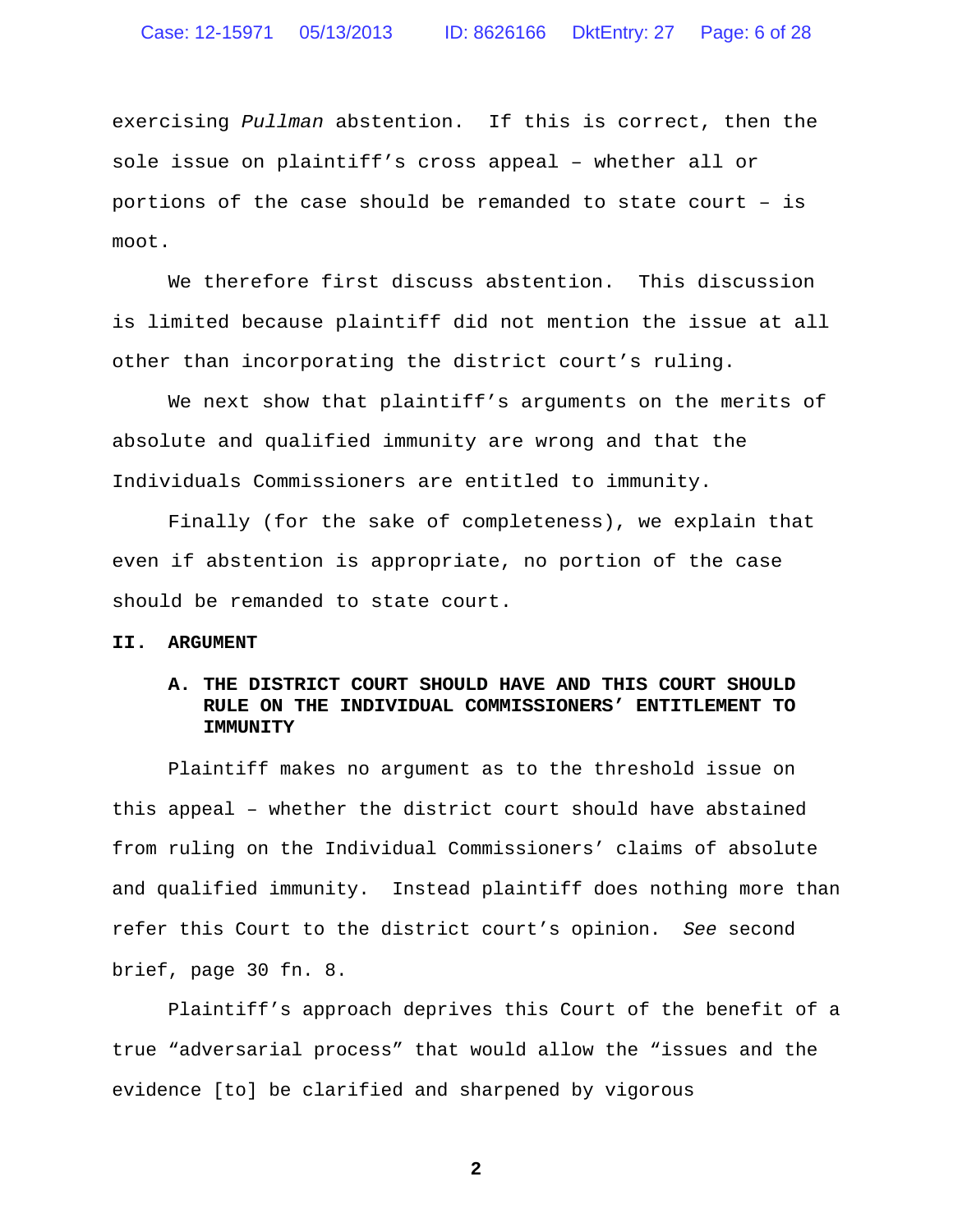presentations from both sides." *Gerlaugh v. Stewart*, 129 F.3d 1027, 1051 (9th Cir. 1997) (Reinhardt J. concurring and dissenting)

In any event, plaintiff's strategic decision leaves nothing for defendants to respond to. With respect, the district court's decision to abstain was error. Absolute and qualified immunities "are immunities from suit, not just from damages. *See Mitchell v. Forsyth,* 472 U.S. 511, 525, 527, 105 S.Ct. 2806, 86 L.Ed.2d 411 (1985)." *al-Kidd v. Ashcroft*, 580 F.3d 949, 956 (9th Cir. 2009), *rev'd on other grounds and remanded*, 131 S. Ct. 2074 (2011).

To illustrate the point, defendants respectfully ask this Court to posit that the exact issues had been decided by a state court judge and plaintiff's complaint named that judge as a defendant. It is inconceivable that the district court would have refused to rule as to the claim against a judge. But there is no relevant difference between a hypothetical suit against a judge and the actual suit against the Individual Commissioners. The state court appeal does not address the issue of whether the Individual Commissioners were acting in a quasi judicial capacity – indeed it is settled Hawai'i law that they were. Plaintiff's own complaint admitted it.

If (as we now show) the Individual Commissioners are entitled to quasi judicial immunity or qualified immunity, then by the very nature of those immunities, they are entitled to them now rather than some indefinite time in the future.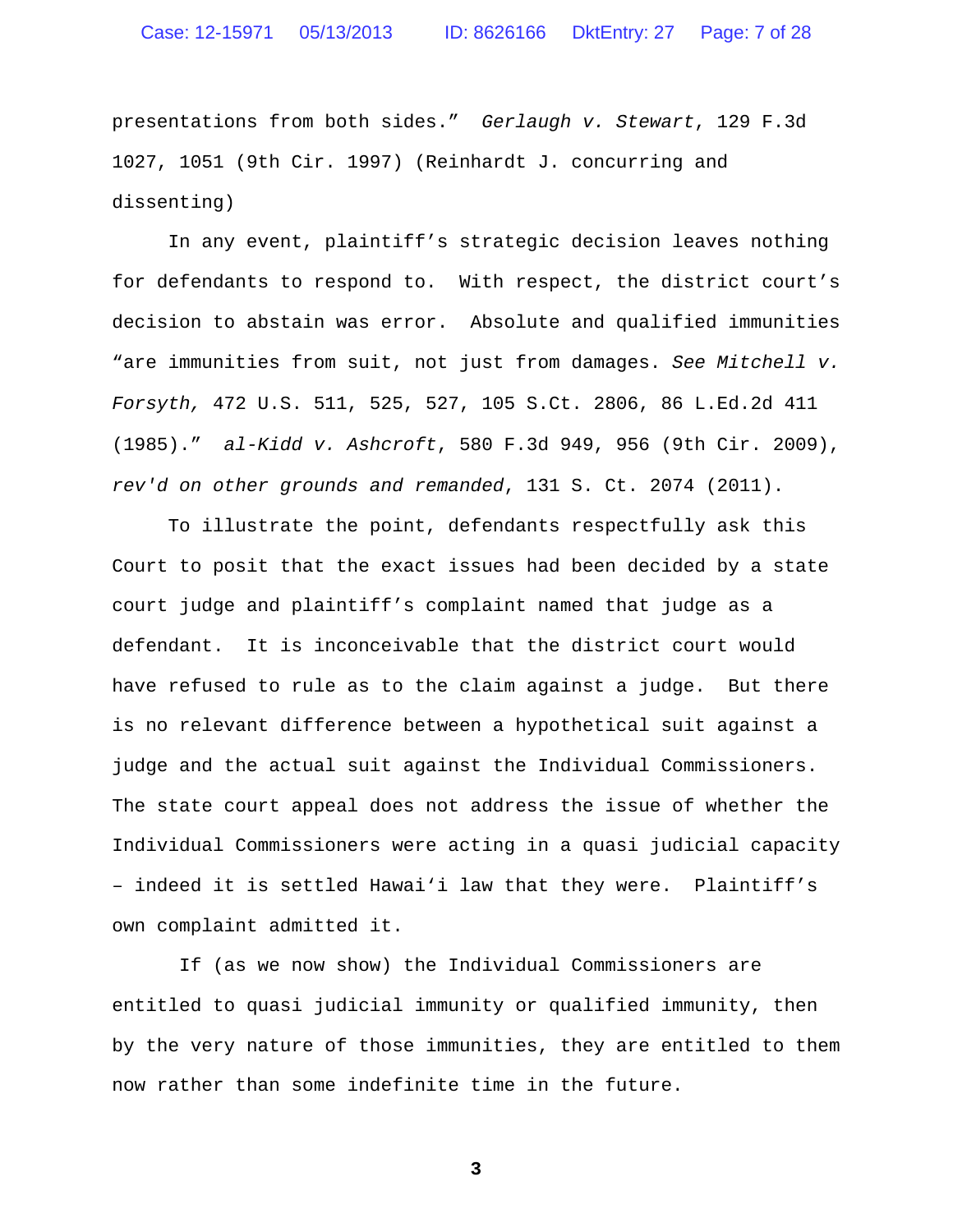## **B. THE INDIVIDUAL COMMISSIONERS ARE ENTITLED TO ABSOLUTE QUASI JUDICIAL IMMUNITY AS TO ALL FEDERAL CLAIMS AGAINST THEM PERSONALLY**

Plaintiff's argument opposing Individual Commissioners' right to absolute immunity begins on page 36 of their brief. As it did in the district court, plaintiff relies largely on *Zamsky v. Hansell,* 933 F.2d 677 (9th Cir. 1991). Defendants' opening brief already shows why that case is not applicable. Plaintiff's arguments do not overcome that showing.

The Court in *Zamsky* gave three reasons why the Oregon Land Conservation and Development Commission (LCDC) commissioners were not entitled to quasi judicial immunity. The first two reasons are indisputably inapplicable. Even plaintiff does not refer to them, relying solely on the third reason (second brief at 39):

> And finally, unlike the professional administrative law judges in *Butz,* the LCDC Commissioners are not insulated from the agency that promulgates the rules to be applied. Instead, they are the same individuals who promulgate the "goals" in the first place; they combine the functions of lawmaker and monitor of compliance.

In a strained attempt to apply this factor to our case, plaintiff makes five arguments (second brief 39 - 41): 1) the Individual Commissioners created the administrative rules that apply to all petitioners in any proceeding before the Commission; 2) the Individual Commissioners created all of the requirements and conditions for the project; 3) the Individual Commissioners actively monitored compliance with their 2005 order and 2009 orders; 4) the Individual Commissioners amended the property's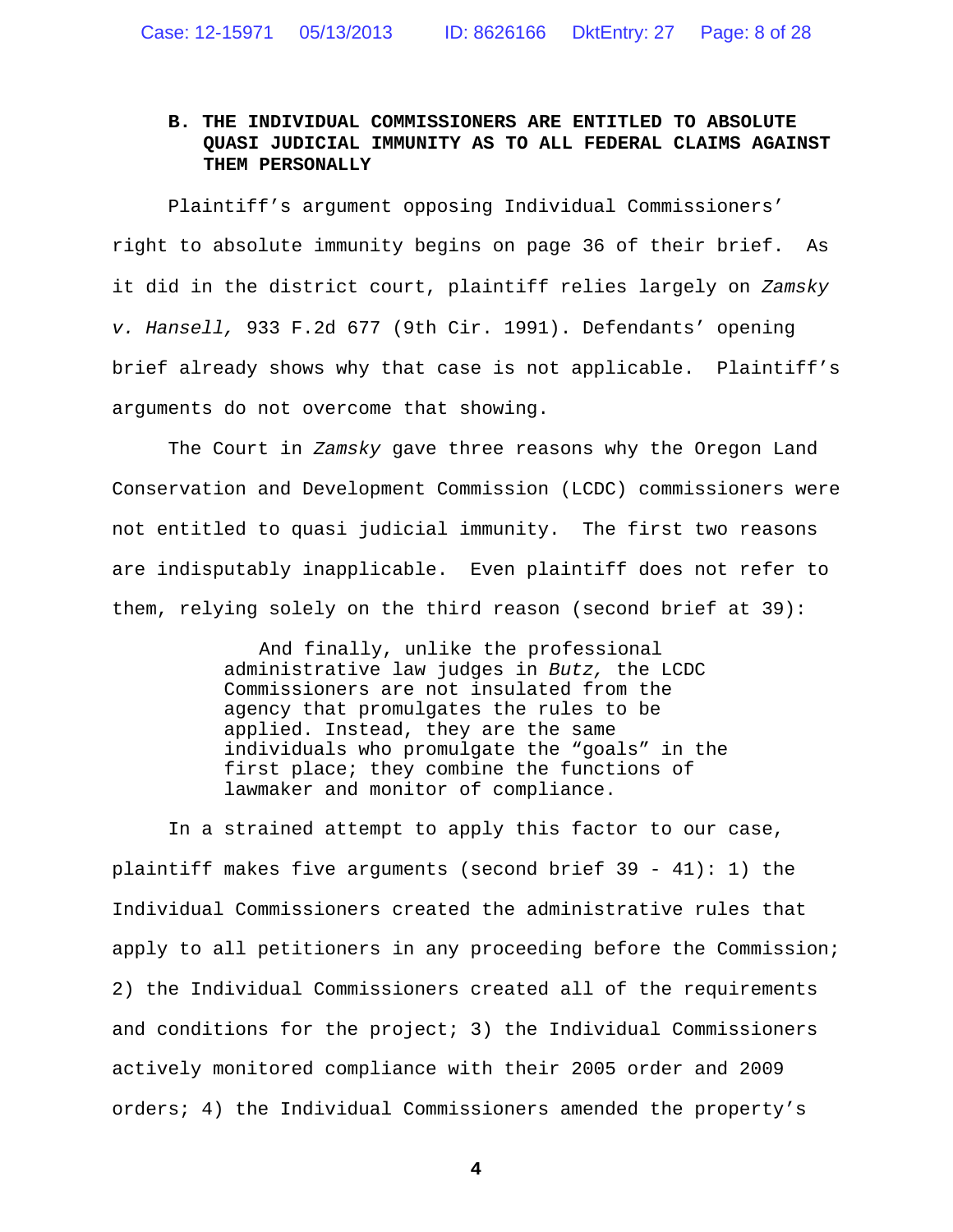land use boundary to agricultural use, despite numerous procedural violations; and 5) Individual Commissioners allegedly played "specific and integral role" in the process. None of these points have merit.

# **The Individual Commissioners did not create the administrative rules that apply to all petitioners in any proceeding before the Commission**

This argument is both untrue and irrelevant.

It is untrue because the Individual Commissioners did not "create" any of the rules applicable to the Commission generally or the contested case specifically. All of these rules were passed long before any of them became Commissioners.<sup>3</sup>

A second reason the argument is untrue is because the Commission does not "create" it own rules. These rules - like any administrative rules in Hawai'i - are adopted through an elaborate rule making procedure detailed in Haw. Rev. Stat. § 91-3 (2012). The process includes public input, review by the Department of Attorney General, and approval by the Governor.

Besides being untrue, plaintiff's argument is irrelevant the rules of procedure applicable to quasi judicial proceedings are nothing like the broad goals at issue in *Zamsky*. Moreover, like the Commission, courts also routinely adopt rules of procedure. Doing so does not make the process any less judicial.

 $3$  The LUC's rules, compiled at HAR chapter 15-15 may be accessed at http://luc.hawaii.gov/adminstrative-rules/unofficial-land-usecommission-rules-chapter-15-15/ . This website gives the dates of enactment and amendment for most of the rules. The most recent amendments to the rules occurred in 2000.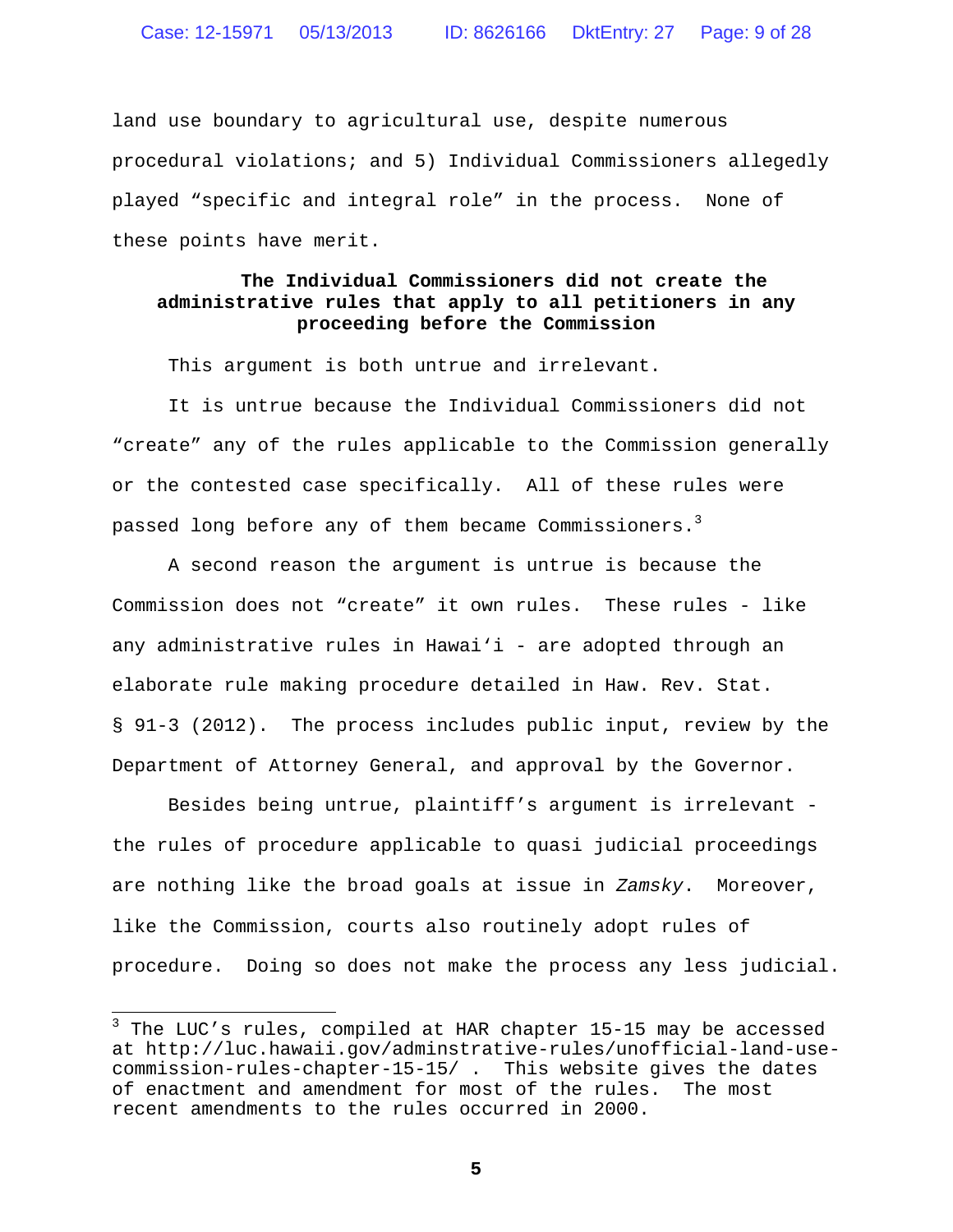## **The Individual Commissioners did not create all of the requirements and conditions for the project**

The goals of chapter 205 are established by the legislature. These goals are stated in the statute. When deciding whether to reclassify land, the Commission is tasked to determine - in a quasi judicial process - whether those broad goals are met in a particular case. The Commission approves reclassification only when it "finds upon the clear preponderance of the evidence that the proposed boundary is reasonable, not violative of section 205-2 and part III of this chapter, and consistent with the policies and criteria established pursuant to sections 205-16 and 205-17." Haw. Rev. Stat. § 205-4(h) (Cum. Supp. 2012).

The application of broad rules and goals to a specific set of facts is a peculiarly judicial function. In this case, the Commission found that the goals were met and reclassified the land in 1989 – long before any of the Individual Commissioners took office. Compl. ¶ 11, ER 84. The Commission set certain conditions at that time, *id.*, because the Commission is specifically authorized and directed as part of the reclassification process to "impos[e] conditions necessary to uphold the intent and spirit of this chapter or the policies and criteria established pursuant to section 205-17." Haw. Rev. Stat. § 205-4(g) (2001).

These conditions are not the same as the "goals" referred to in *Zamsky*.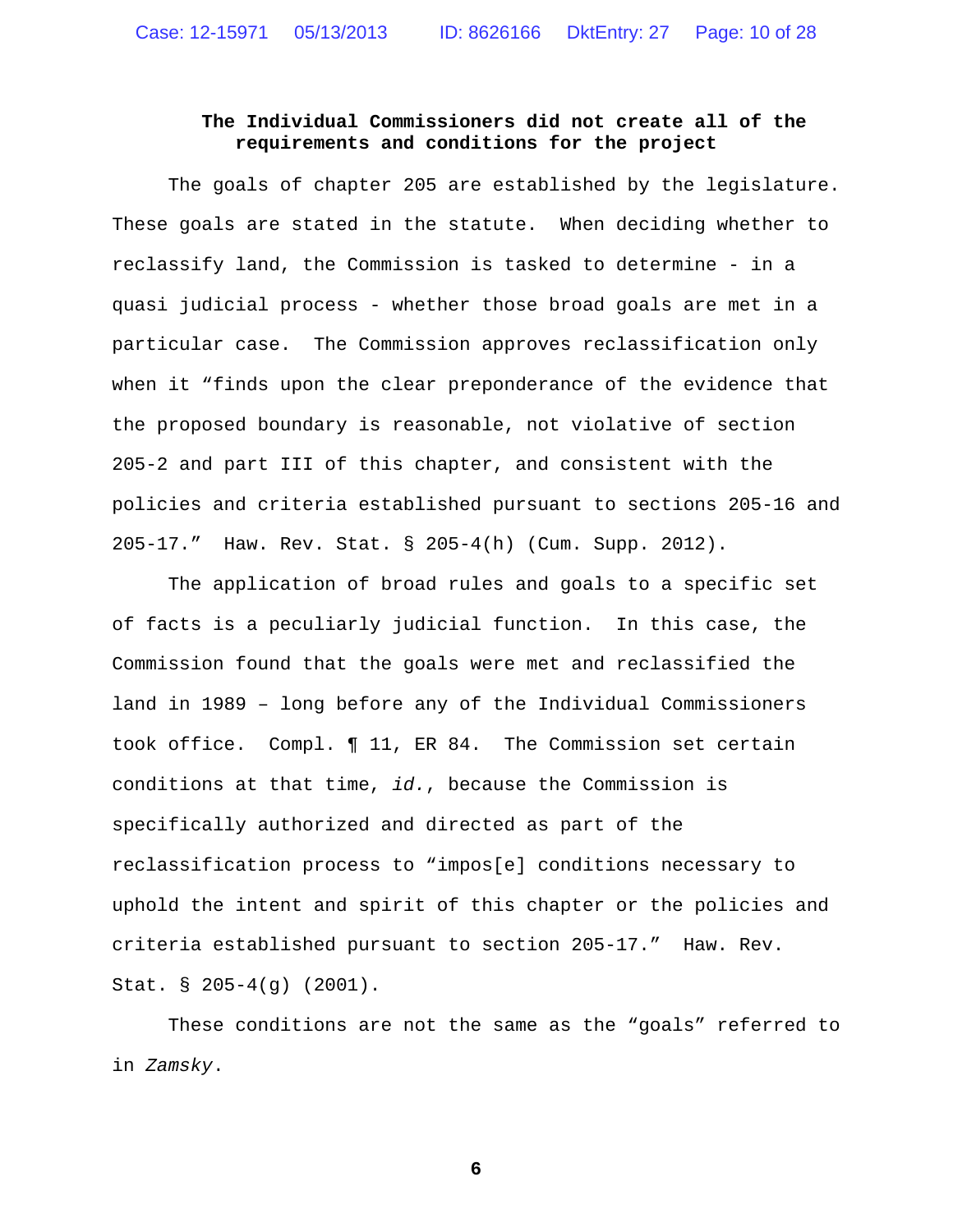# **To the extent the Individual Commissioners actively monitored compliance with their 2005 order and 2009 orders, they were complying with Hawai'i law**

The Commission later, in another quasi judicial proceeding, considered whether those conditions were met. Again, it did so as directed by statute. Haw. Rev. Stat.  $\S$  205-4(g) (2001) ("the commission shall issue and serve upon the party bound by the condition an order to show cause why the property should not revert to its former land use classification or be changed to a more appropriate classification."). Complying with its enabling statute does not make this case like *Zamsky*.

# **The Individual Commissioners did not "amend" the property's land use boundary to its original agricultural use, "despite numerous procedural violations"**

All of plaintiff's so-called procedural violations turn on one issue – whether reverting the property to its former land use classification as directed in Haw. Rev. Stat. § 205-4(g) (2001) is the same as reclassifying the land in the first place pursuant to section 205-4(a) and 205-4(h). *See also Lanai Co., Inc. v. Land Use Com'n*, 105 Haw. 296, 318, 97 P.3d 372, 394 (2004):

> But the legislature granted the LUC the authority to impose conditions and to downzone land for the violation of such conditions for the purpose of "uphold[ing] the intent and spirit" of HRS chapter 205, and for "assur[ing] substantial compliance with representations made" by petitioners. HRS § 205-4(g) . . . Consequently, the LUC must necessarily be able to order that a condition it imposed be complied with, and that violation of a condition cease.

The Commission – advised every step of the way by its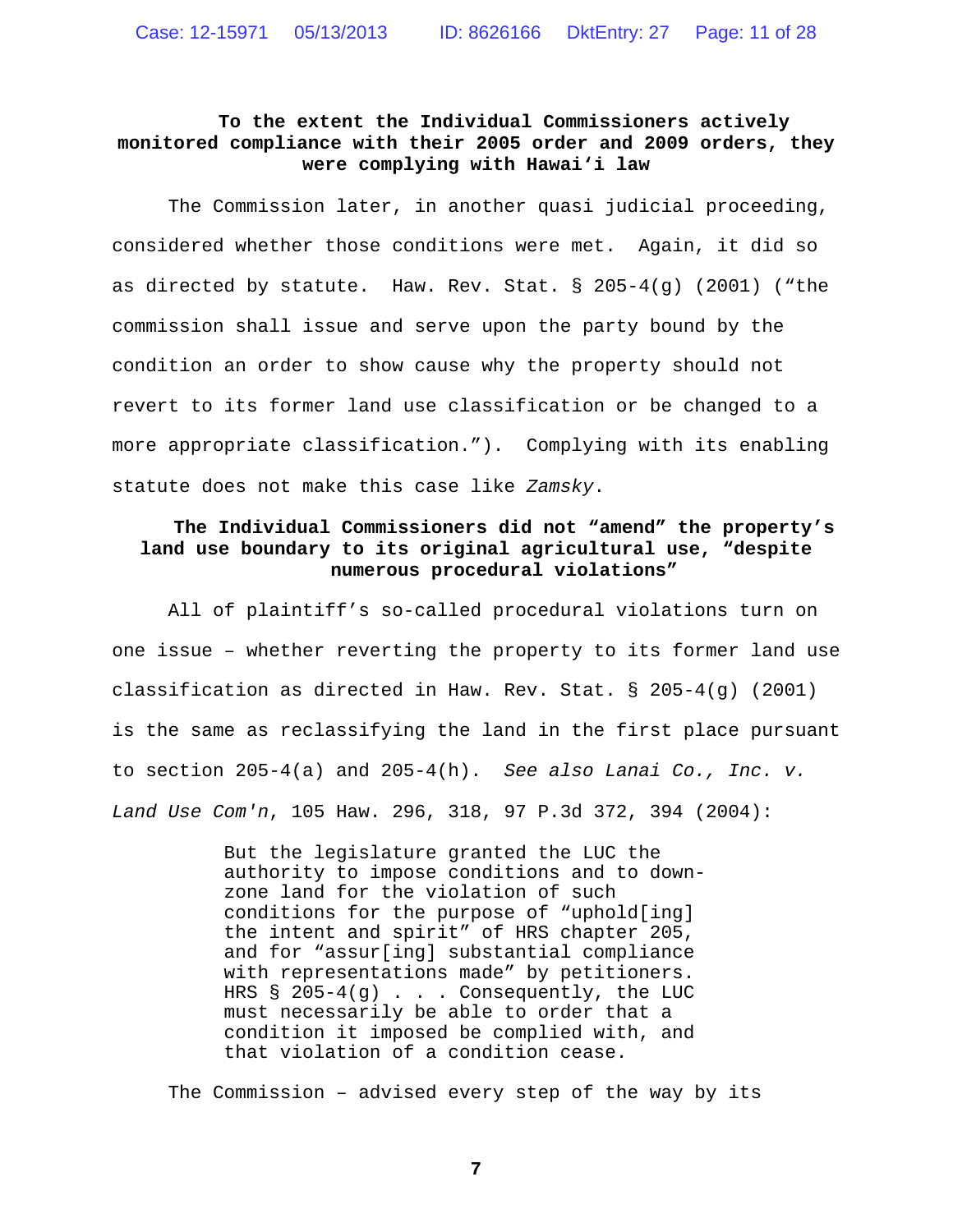attorneys from the Department of Attorney General – understood that reversion is not the same as reclassification. This disagreement explains every one of the alleged "violations."

In any event, plaintiff's argument proves nothing. It does not change the undisputed fact that the reversion was accomplished in quasi judicial proceedings that spanned months of extensive hearings, motions practice, and meetings. *See e.g.* Compl. ¶ ¶ 37-40, 44, 45, 50, 60, 61, 75, and 81-124, ER 79 et seq. Plaintiff itself specifically alleged that the decision to revert was made by way of a contested case hearing. Compl. at ¶ ¶ 40 and 44, ER 92:

- 40. Also, the Order to Show Cause specifically stated that "the Commission will conduct a hearing on this matter in accordance with the requirements of Chapter 91, Hawaii Revised Statutes, and Subchapters 7 and 9 of Chapter 15-15-, Hawaii Administrative Rules."
- 44. On January 9, 2009, the hearing on the Order to Show Cause commenced before the Commission. The Order to Show Cause hearing was a "contested case" under HRS Chapter 91.

\* \* \*

*See* second brief at 11 ("the hearing on the order to show cause .

. . was a contested case").

A contested case is by its very nature a judicial procedure. *Kaniakapupu v. Land Use Com'n*, 111 Haw. 124, 140, 139 P.3d 712, 728 (2006) (Acoba J. dissenting): "[T]he LUC was performing an adjudicatory function which is inherent in a contested case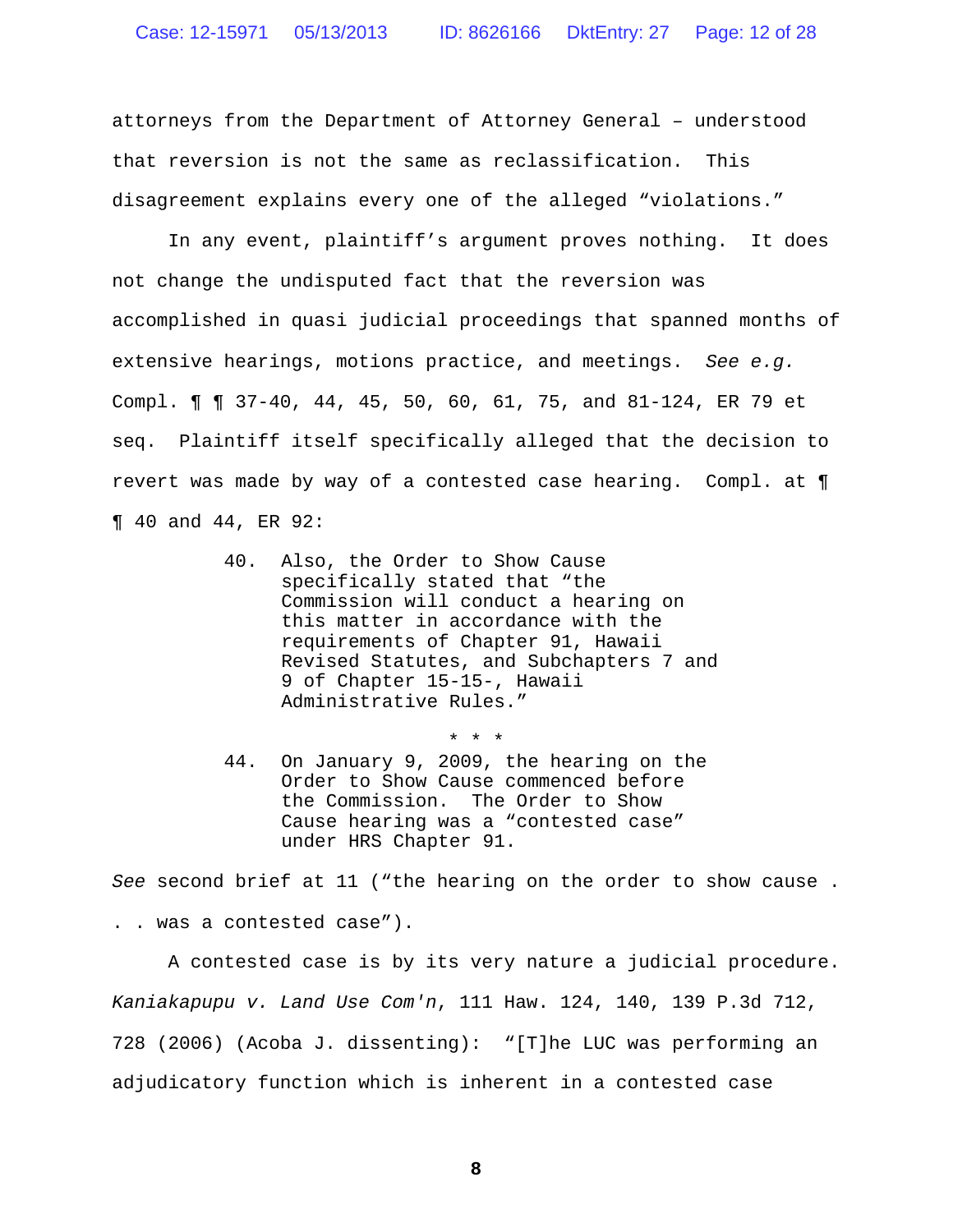hearing." Plaintiff's disagreement as to the exact requirements of the quasi judicial proceeding does not change the fact that it was a quasi judicial proceeding.

#### **Individual Commissioners allegedly played "specific and integral role[s]" in the process**

Plaintiff's point seems to be that the Individual Commissioners were biased against it. The Individual Commissioners' disagree. To the extent Individual Commissioners wanted to "impose consequences" for violation of conditions, second brief at 22, doing so is simply their job under Haw. Rev. Stat. § 205-4(g) (2001) ("absent substantial commencement of use of the land in accordance with such representations, the commission shall issue and serve upon the party bound by the condition an order to show cause why the property should not revert to its former land use classification or be changed to a more appropriate classification.").

In any event, judicial immunity would be meaningless if the mere allegation of bias was sufficient to thwart it. Therefore the applicable law is clear – "Judges' immunity from civil liability should not be 'affected by the motives with which their judicial acts are performed.'" *Ashelman v. Pope,* 793 F.2d 1072, 1075 (9th Cir. 1986) (en banc) (citing *Cleavinger v. Saxner,* 474 U.S. 193, 199–200 (1985) (quotations omitted)).

*Ashelman* noted that "policy considerations favor a liberal application of [judicial] immunity." *Id.* at 1078. It held that to effectuate the policy considerations behind judicial immunity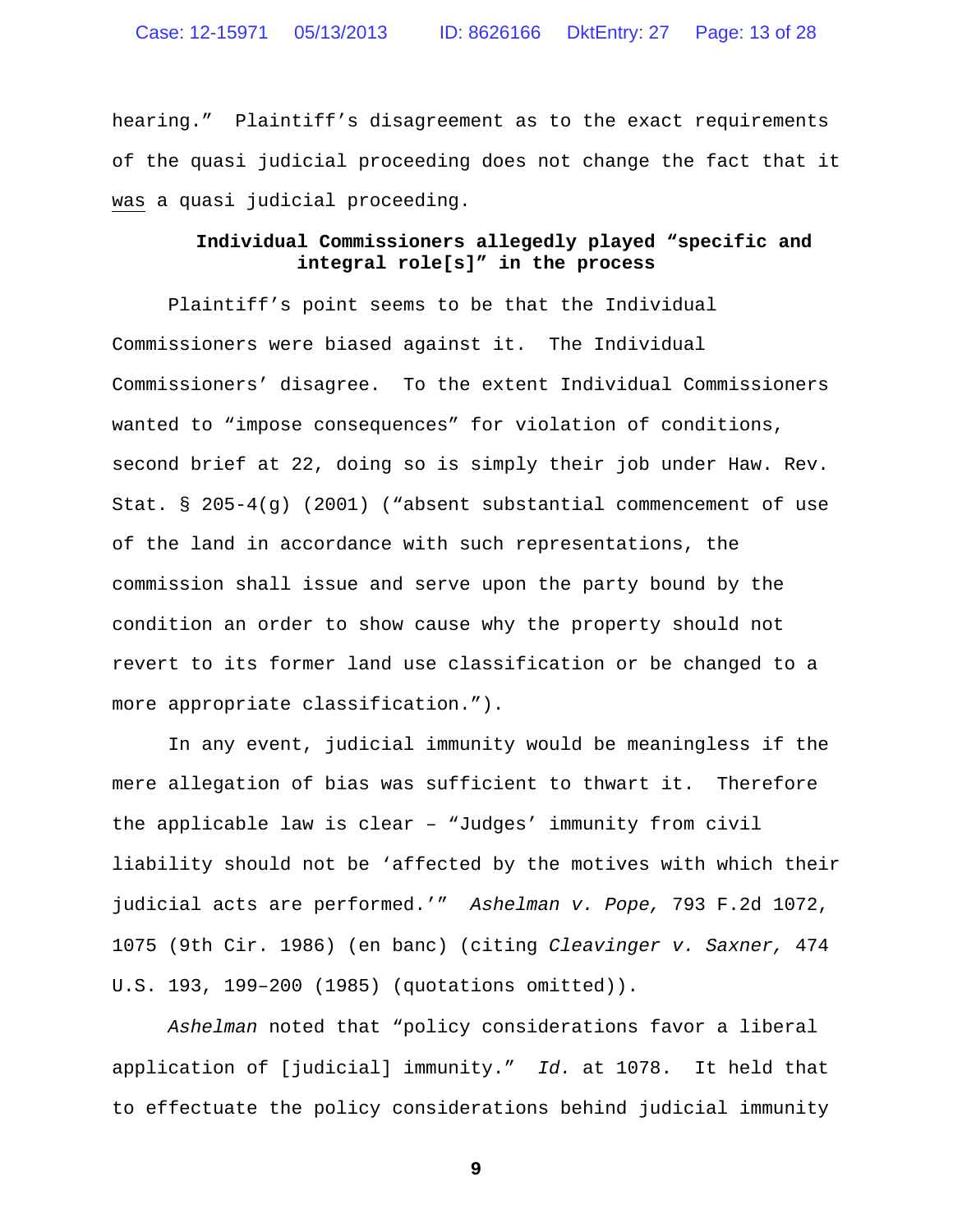"we will broadly construe the scope of immunity." In pursuit of these goals, the Court upheld judicial immunity on pleadings that go far beyond those at issue here.

*Ashelman* itself upheld dismissal of a complaint that accused a judge of conspiracy and bribery. "To foreclose immunity upon allegations that judicial and prosecutorial decisions were conditioned upon a conspiracy or bribery serves to defeat these policies." *Id.* The Court also cited with approval cases alleging "bad faith, personal interest or outright malevolence." *Id.* at 1077.

After its failed references to *Zamsky*, plaintiff reiterates (second brief at 41-43) its allegations that the Commission and Individual Commissioners did not correctly follow procedures required in a contested case.

Again (as pointed out above) this is irrelevant. The question is whether the proceeding at issue is "judicial in nature." Ashelman, 793 at 1075. "The factors relevant in determining whether an act is judicial 'relate to the nature of the act itself, i.e., whether it is a function normally performed by a judge, and to the expectations of the parties, i.e., whether they dealt with the judge in his judicial capacity.'" *Id.* citing *Stump v. Sparkman,* 435 U.S. 349, 362 (1978). The Court went on:

> To determine if a given action is judicial, those courts focus on whether (1) the precise act is a normal judicial function; (2) the events occurred in the judge's chambers; (3) the controversy centered around a case then pending before the judge; and (4) the events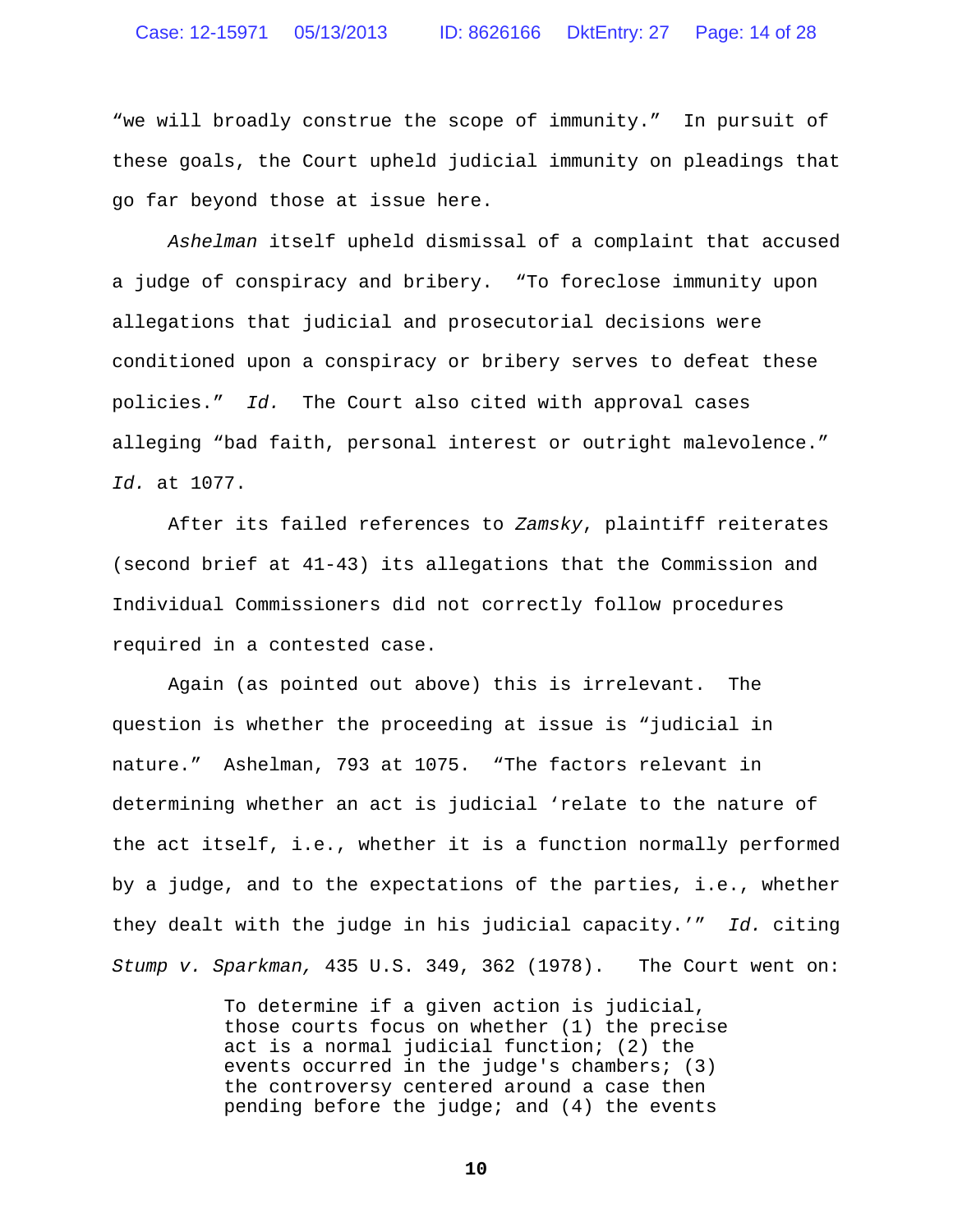at issue arose directly and immediately out of a confrontation with the judge in his or her official capacity. *See*

793 F.2d at 1075-76.

Here, the Commission's proceedings were required by Hawai'i law to be by way of contested case, a quasi judicial proceeding under Hawai'i law. Disagreement as to the exact procedures required in the contested case is irrelevant.

Plaintiff next (second brief 43) unsuccessfully attempts to distinguish *Buckles v. King County*, 191 F.3d 1127 (9th Cir. 1999). Plaintiff argues that the "Commission's order to show cause did not have the characteristics of a traditional adversarial proceeding" and 'the Commission's proceedings in this case had few if any characteristics of the judicial process."

This argument fails to acknowledge plaintiff's own admission that the decision to revert was made by way of a contested case hearing. Compl. at  $\P$   $\P$  40 and 44, ER 92-93; second brief at 11.

Nor does plaintiff deny the mountains of process and opportunities to present evidence pointed out in its own complaint. *See e.g.* Compl. ¶ ¶ 37-40, 44, 45, 50, 60, 61, 75, and 81-124, ER 79 et seq.

The fact that the proceedings were not conducted the way plaintiff wanted may or may not have been error. But plaintiff's disagreement does not mean the Commission acted in the "clear absence of all jurisdiction." *Ashelman*, 793 F.2d at 1075.

Plaintiff's only argument as "to insulation from political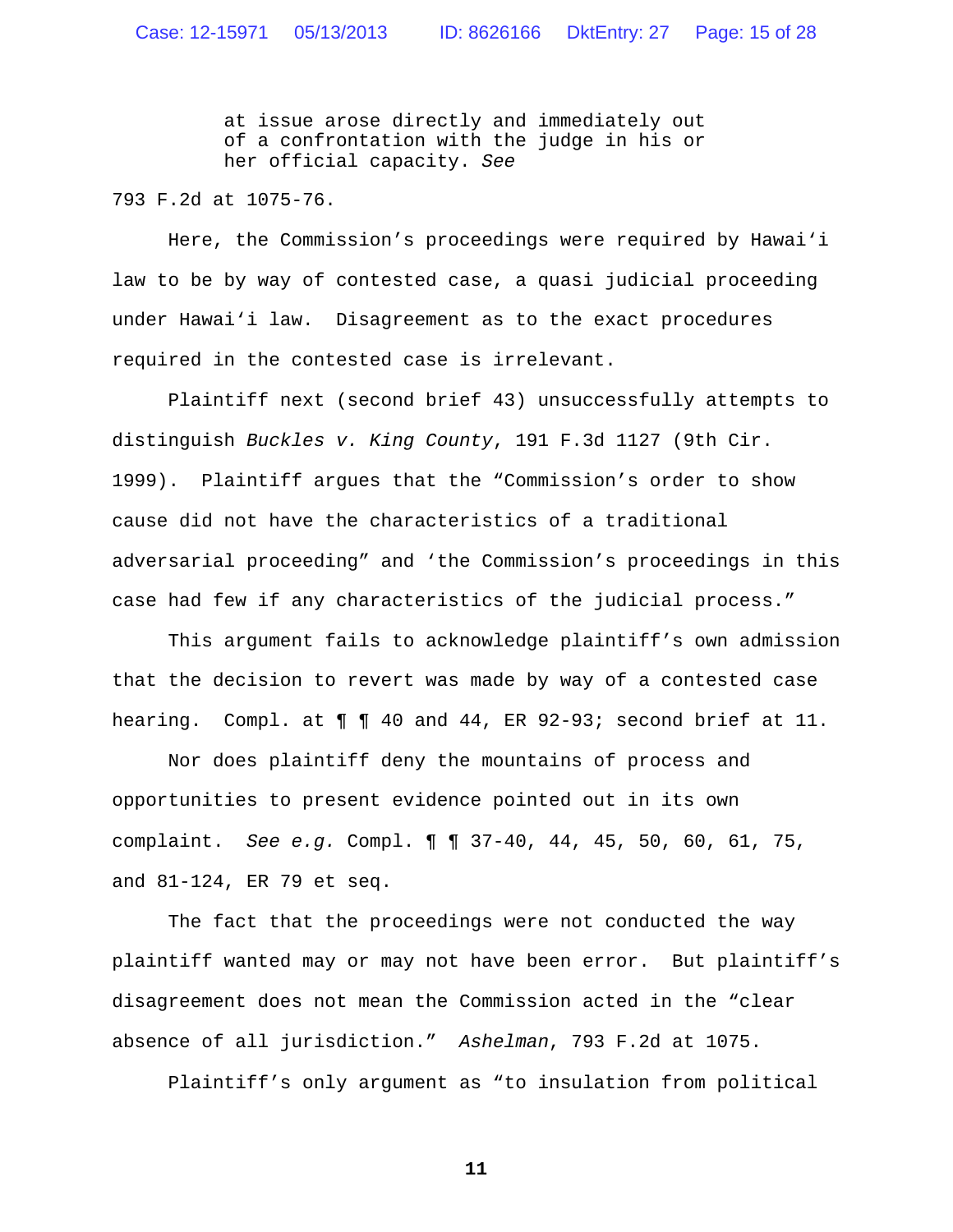influence" is that "for the first time ever, the Governor's Office of Planning was publicly advocating that the Commissioners kill an ongoing affordable housing project." Second brief at 46. Even if the OP reflects the Governor's wishes, the Governor does not have the power to remove commissioners or shorten their term except in very limited circumstances. *See generally* opening brief at 27-28.

Finally, plaintiff argues that the Commission "willfully disregarded their own longstanding precedent." Second brief at 46. This apparently restates plaintiff's allegation of a "class of one" equal protection claim. The Commission disagreed as to the applicability of the alleged precedent. But even accepting for purposes of this motion only that plaintiff is right and that there is no rational basis for the difference in treatment, the error does not abrogate the immunity.

Judicial immunity applies no matter how "erroneous the act may have been, and however injurious in its consequences it may have proved to the plaintiff." *Ashelman v. Pope,* 793 F.2d 1072, 1075 (9th Cir. 1986) (en banc) (citing *Cleavinger v. Saxner,* 474 U.S. 193, 199–200 (1985) (quotations omitted)). If judicial immunity vanished every time the judge or tribunal disagreed with a party's appeal to precedent, then immunity would never exist.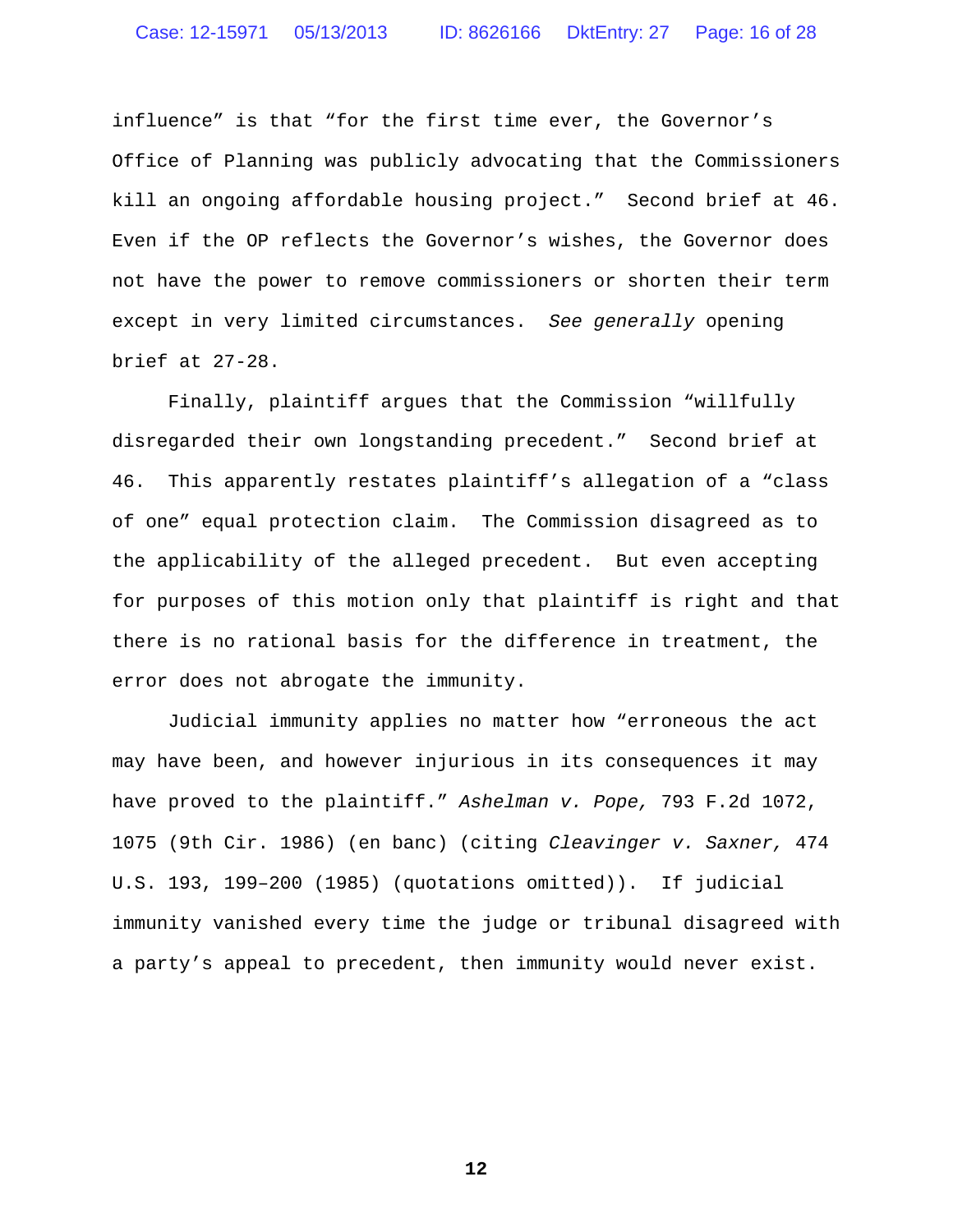## **C. IN ADDITION OR IN THE ALTERNATIVE, INDIVIDUAL COMMISSIONERS ARE ENTITLED TO QUALIFIED IMMUNITY AS TO ALL FEDERAL LAW CLAIMS AGAINST THEM PERSONALLY**

Whether a right is clearly established for the purposes of qualified immunity "depends substantially upon the level of generality at which the relevant 'legal rule' is to be identified." *Anderson v. Creighton,* 483 U.S. 635, 639, 107 S.Ct. 3034, 97 L.Ed.2d 523 (1987). The right must not be stated as a broad general proposition, but rather must be defined with enough specificity to put a reasonable officer on notice that his conduct is unlawful. *Reichle v. Howards,* ––– U.S. ––– –, 132 S.Ct. 2088, 2093–94, 182 L.Ed.2d 985 (2012); *cf. Hope,* 536 U.S. at 741, 122 S.Ct. 2508 (holding that "general statements of the law are not inherently incapable of giving fair and clear warning" to officers even where their specific conduct has not previously been held unlawful) (quoting *United States v. Lanier,* 520 U.S. 259, 271, 117 S.Ct. 1219, 137 L.Ed.2d 432 (1997)). A right can be clearly established despite a lack of factually analogous preexisting case law, and officers can be on notice that their conduct is unlawful even in novel factual circumstances. *See Karl v. City of Mountlake Terrace,* 678 F.3d 1062, 1073 (9th Cir.2012). The relevant inquiry is whether, at the time of the officers' action, the state of the law gave the officers fair warning that their conduct was unconstitutional. *Hope,* 536 U.S. at 741, 122 S.Ct. 2508. We must assess the legal rule "in light of the specific context of the case, not as a broad general proposition." *Saucier,* 533 U.S. at 201, 121 S.Ct. 2151.

*Ford v. City of Yakima*, 706 F.3d 1188, 1195 (9th Cir. 2013).

This discussion is directly applicable here. The law as to due process and equal protection (class of one) is well established at a high level of generality. But in this case, the Individual Commissioners were exercising their statutory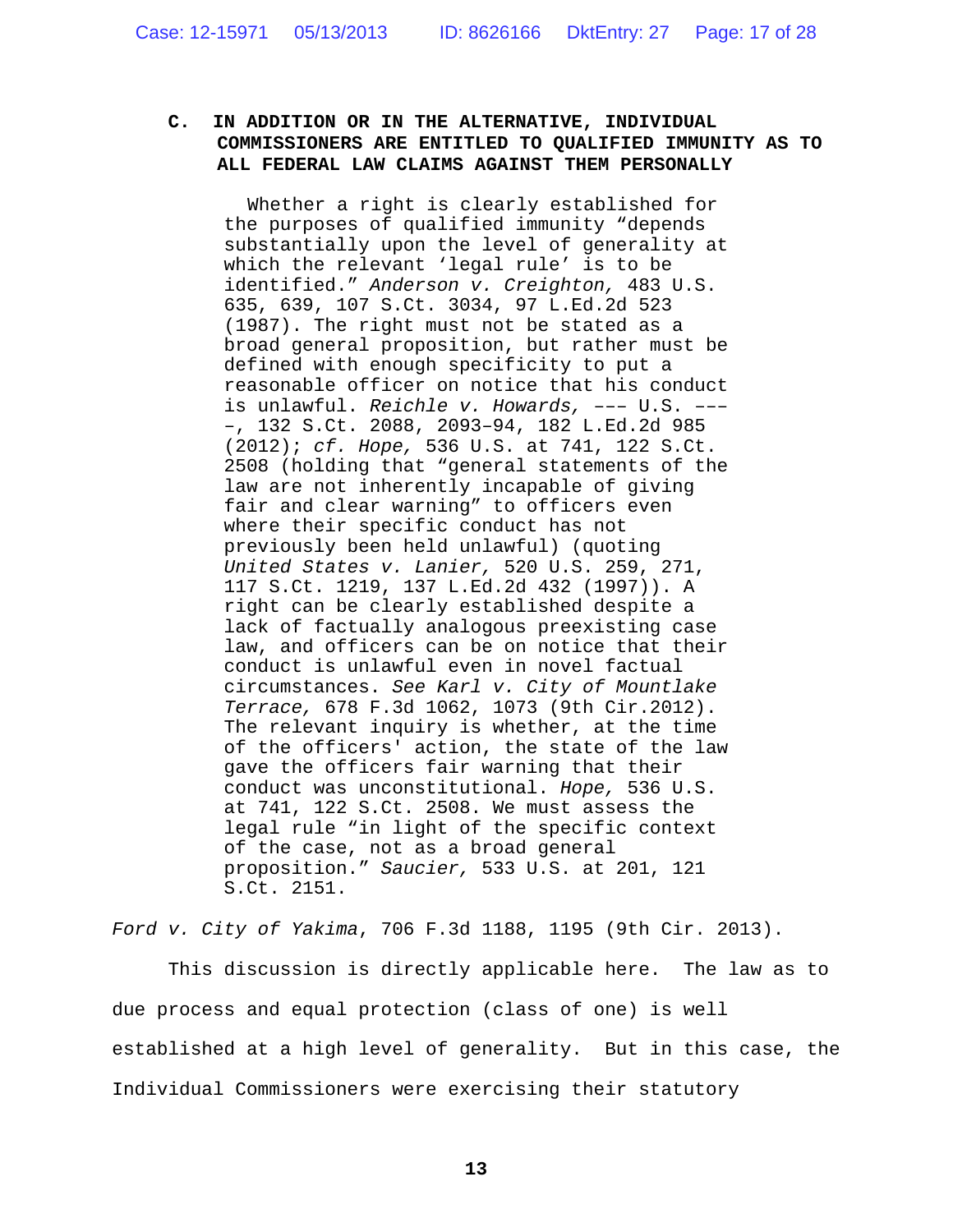discretion to decide this case. Haw. Rev. Stat. § 205-4(q) (2001) ("The commission may provide by condition that absent substantial commencement of use of the land in accordance with such representations, the commission shall issue and serve upon the party bound by the condition an order to show cause why the property should not revert to its former land use classification or be changed to a more appropriate classification.").

The Individual Commissioners could not have known that daring to disagree with plaintiff as to how to apply this discretion would subject them to millions of dollars in potential personal liability. *See Towery v. Brewer*, 672 F.3d 650, 660 (9th Cir.), *cert. denied*, 132 S. Ct. 1656 (2012):

> The class-of-one doctrine does not apply to forms of state action that "by their nature involve discretionary decisionmaking based on a vast array of subjective, individualized assessments." *Engquist v. Oregon Dep't of Agric.,* 553 U.S. 591, 603, 128 S.Ct. 2146, 170 L.Ed.2d 975 (2008). "In such cases," the Court noted,

> > the rule that people should be 'treated alike, under like circumstances and conditions' is not violated when one person is treated differently from others, because treating like individuals differently is an accepted consequence of the discretion granted. In such situations, allowing a challenge based on the arbitrary singling out of a particular person would undermine the very discretion that such state officials are entrusted to exercise.

*Id.*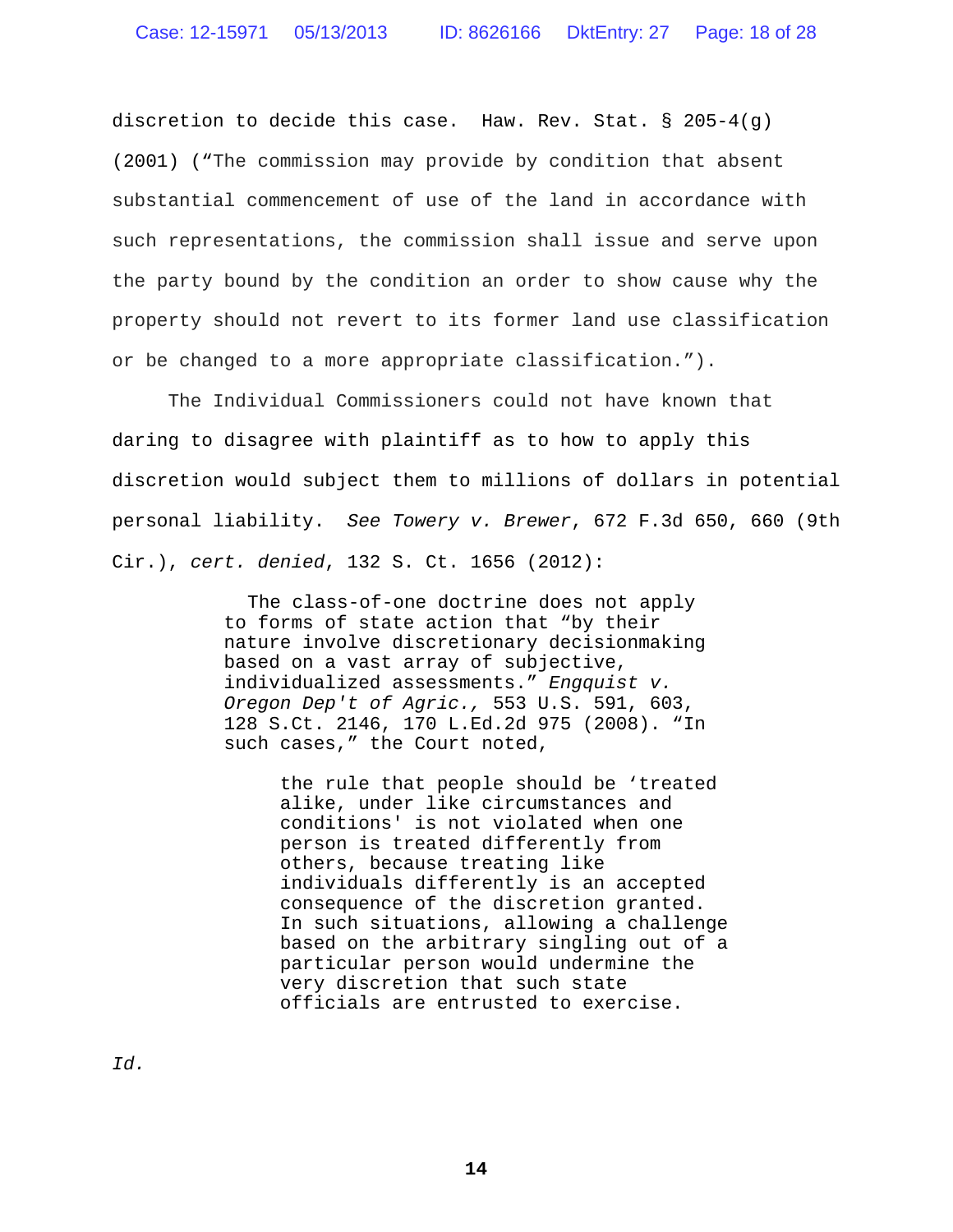Plaintiff's main case, *Gerhart v. Lake County, Mont.*, 637 F.3d 1013 (9th Cir.), cert. denied, 132 S. Ct. 249 (2011), supports the Individual Commissioners as to the due process claim. The Individual Commissioners would have no reason to think that plaintiff had a property right to keep the land use classification without complying with provisos that had always conditioned that classification.

As to equal protection, *Gerhart* is not applicable because the Individual Commissioners were exercising their discretion in a quasi judicial proceeding. *See Towery, id.*

Moreover, *Gerhart* was not filed until March 18, 2011, and certiorari was not denied until October 3, 2011. To the extent the case clarifies or changes circuit law and raises an issue as to *Enquist* ("The class-of-one doctrine does not apply to forms of state action that 'by their nature involve discretionary decisionmaking'") it was not available to the Individual Commissioners (or their lawyers at the Department of Attorney General) at the time the Commission -

- issued its Order to Show Cause ("OSC") on September 18, 2008 (Compl. ¶ 37, ER 92)
- adopted the OSC on April 29, 2009 (Compl. ¶ ¶ 48-50, ER 94- 95)
- filed its order rescinding OSC on condition precedent on September 28, 2009 (Compl. ¶ 60, ER 97)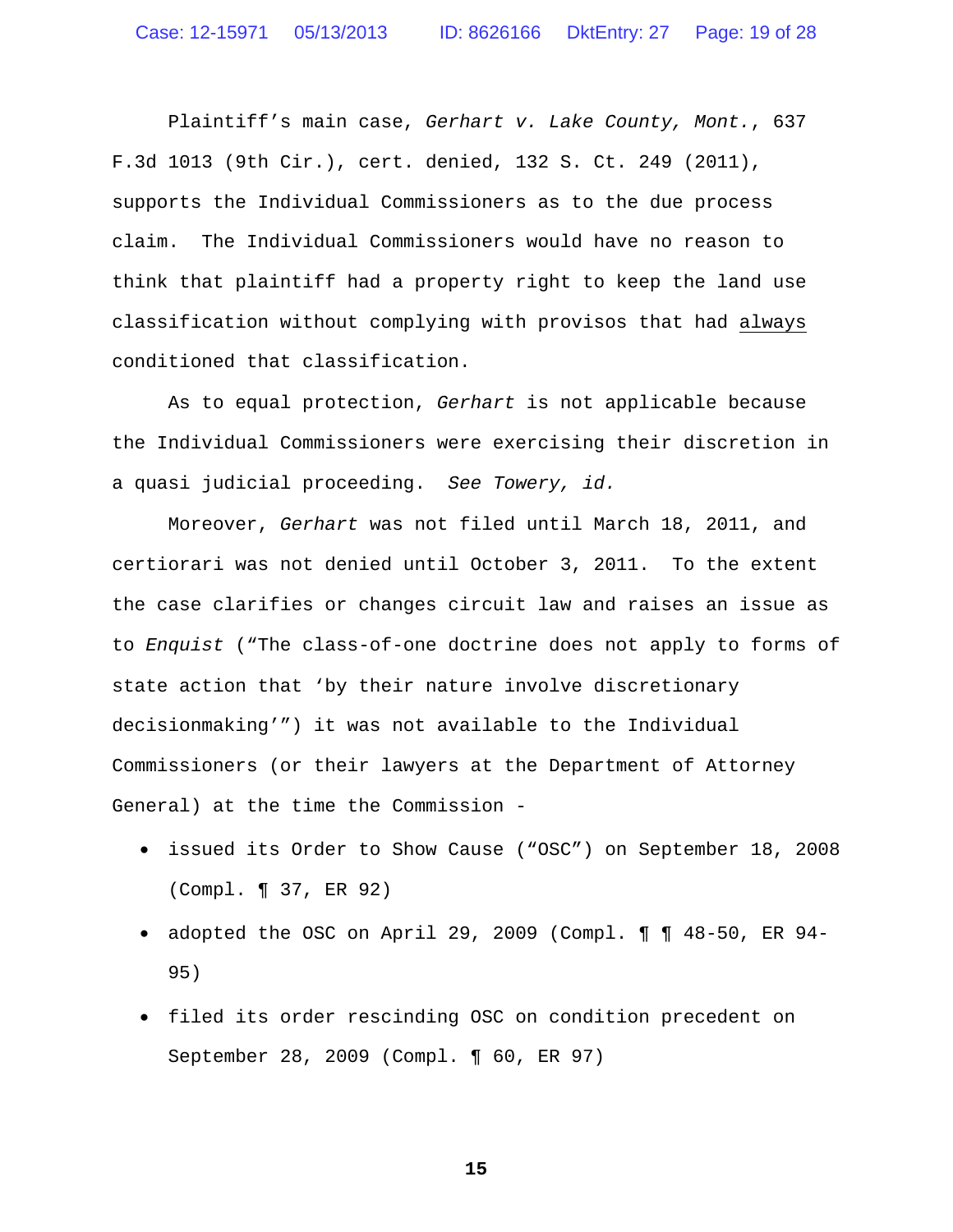- kept the OSC in place on July 1, 2010 (Compl. ¶ ¶ 73-76, ER 100-101)
- voted to revert the property to agriculture classification on January 20, 2011 (Compl. ¶ ¶ 90-96, ER 105-106)
- approved the form of the order doing so on March 10, 2011 (Compl. ¶ ¶ 100-103, ER 107)<sup>4</sup>

The only action taken after *Gerhart* was filed (and even this was before denial of certiorari) was to finalize the order on April 21, 2011 (Compl. **[ ]** 111 and 119, ER 109 and 111). Therefore, at the time the Individual Commissioners acted *Gerhart* was not available to either them or their attorneys as clearly established law and does not affect their right to qualified immunity. *See Anderson v. Creighton*, 483 U.S. 635, 640 (1987) ("in the light of pre-existing law the unlawfulness must be apparent") (emphasis added).

At a minimum, *Enquist* "injected uncertainty into the law" such that it was not clearly established that the Individual Commissioners violated plaintiff's rights by exercising their statutory discretion. *Reichle v. Howards*, 132 S.Ct. 2088, 2096 - 2097 (2012).

It should be noted that not all of the Individual Commissioners participated in all those decisions.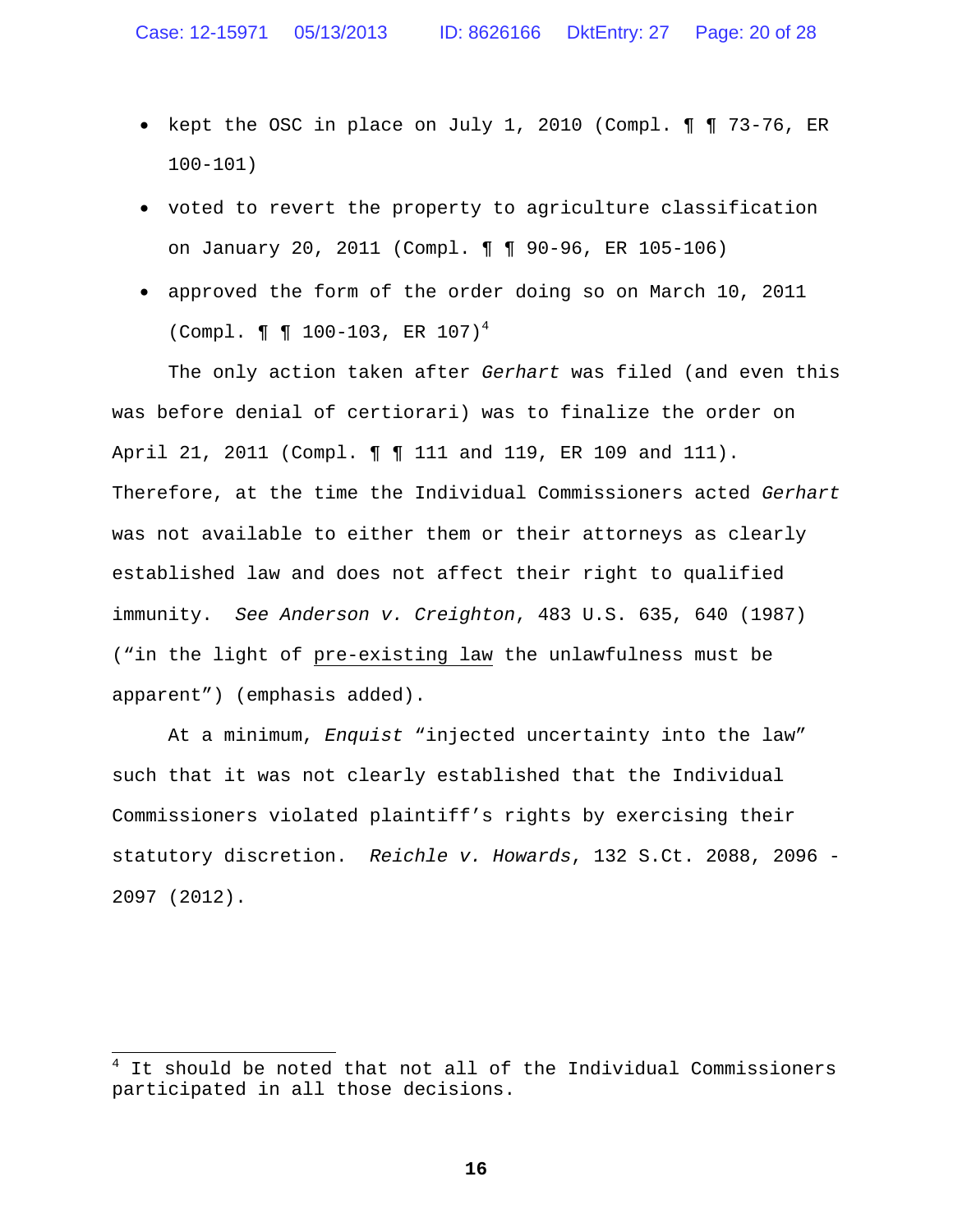# **D. INDIVIDUAL COMMISSIONERS ARE ENTITLED TO ABSOLUTE JUDICIAL IMMUNITY AND STATUTORY IMMUNITY/QUALIFIED PRIVILEGE AS TO ALL STATE LAW CLAIMS AGAINST THEM FOR DAMAGES, INCLUDING JUST COMPENSATION**

Plaintiff advances five cursory points opposing state law immunity and privilege. None of the five have merit.

First, the absence of a Hawai'i supreme court case directly on point does not mean this Court cannot or should not rule as to absolute immunity. Rather:

> In the absence of such a decision, a federal court must predict how the highest state court would decide the issue using intermediate appellate court decisions, decisions from other jurisdictions, statutes, treatises, and restatements as guidance.

*Trishan Air, Inc. v. Fed. Ins. Co.*, 635 F.3d 422, 427 (9th Cir. 2011).

Second, plaintiff does not directly dispute that quasi judicial immunity should apply to the state claims in the same manner as to the federal claims. Plaintiff does not address or dispute that Hawai'i case law extends quasi judicial immunity to court-appointed psychiatrists, probation officers, prosecutors, and court appointed receivers – all based on federal law principles.

Based on the cases cited in the opening brief, the most reasonable prediction is that quasi judicial immunity will apply to state claims the same as it does to federal claims.

Third, it is true that Haw. Rev. Stat. § 26-35.5(b) does not apply to constitutional claims. But there is no direct cause of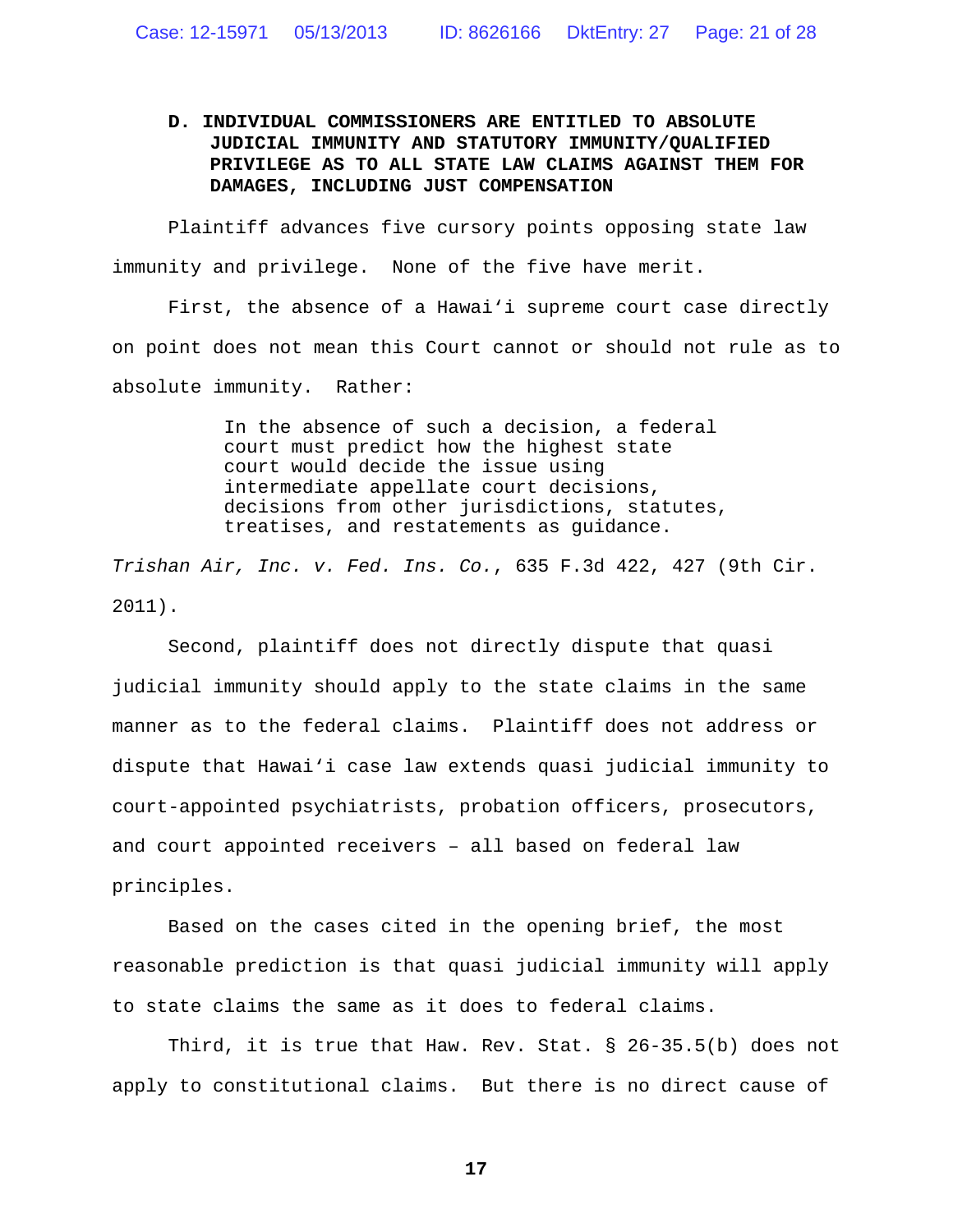action for state constitutional claims. *Figueroa v. State*, 61 Haw. 369, 381-382, 604 P.2d 1198, 1205 (1979). There is no Hawai'i equivalent of a *Bivens* action and no Hawai'i statutory right comparable to section 1983.

Moreover, if there was a claim for violation of the state constitution and even if the Individual Commissioners did not have statutory immunity or a privilege, they would in any event have a common law privilege under Hawai'i case law.

Fourth, plaintiff fails to point to any allegation in its complaint to support a claim that the Individual Commissioners acted with "a malicious or improper purpose," Haw. Rev. Stat. § 26-35.5(b) (2009), or that they were "motivated by malice and not by an otherwise proper purpose."

The best they can do is a generalized reference to pages of the complaint rather than allegations or paragraphs. These pages do not contain plausible, non conclusory facts as to malice or improper purpose. *Ashcroft v. Iqbal,* 556 U.S. 662, 678 (2009). At the very most, the allegations are "merely consistent with" potential liability. But that is not enough. The allegations are also "compatible with, but indeed [] more likely explained by," 556 U.S. at 680, the Individual Commissioners' good faith belief that they were acting lawfully in discharge of their legal responsibilities. The allegations, therefore, "stop[] short of the line between possibility and plausibility of 'entitlement to relief.'" *Id.* (citation omitted).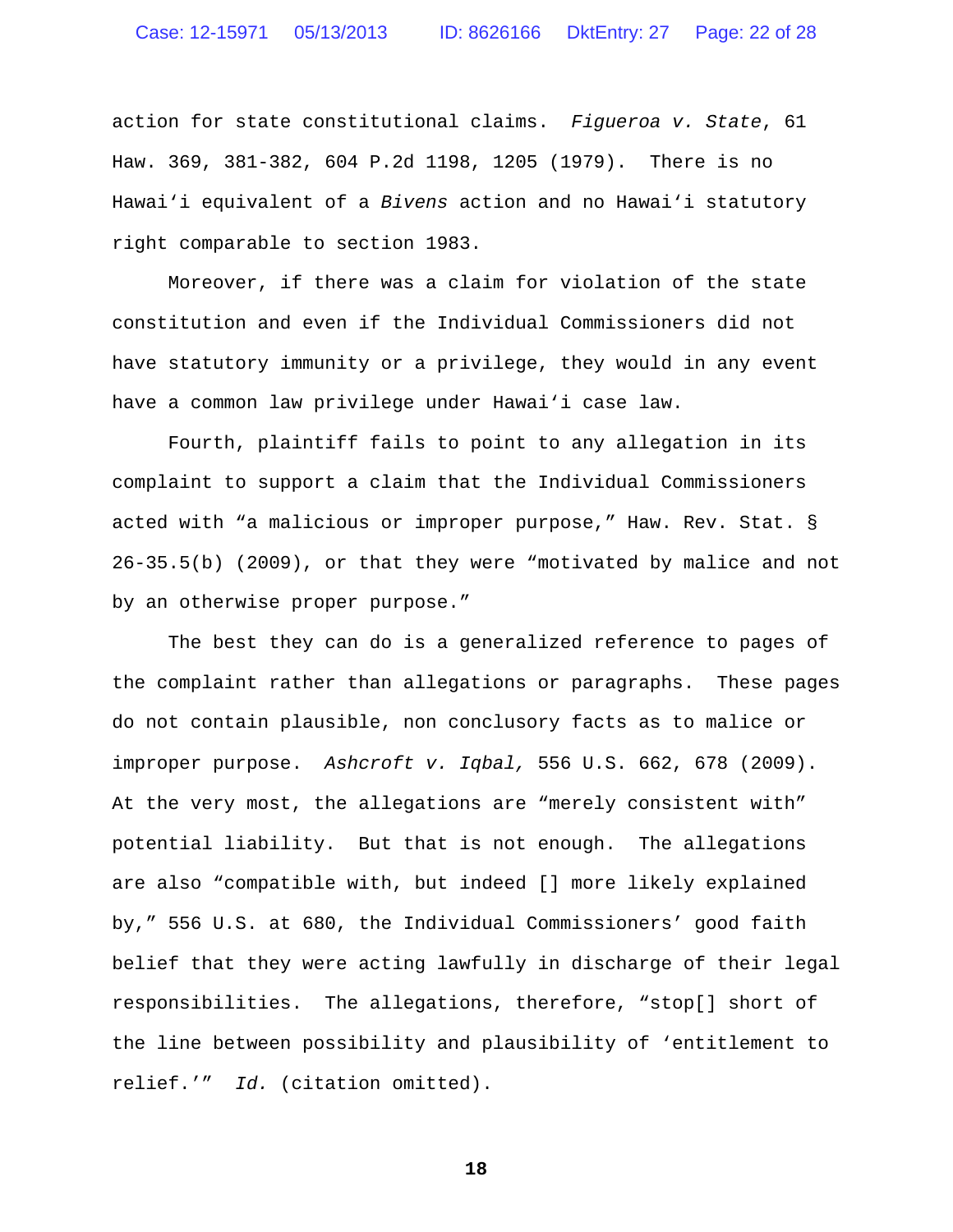#### **E. THIS CASE CANNOT BE SENT BACK TO STATE COURT**

We turn now to plaintiff's claim that all or part of this case should be remanded back to state court. Of course this question is moot if the Court agrees with the Individual Commissioners that abstention is not warranted.

In no event should the Court remand any claims to state court. The rule with respect to *Pullman* abstention is quite clear.

> If a court invokes *Pullman* abstention, it should stay the federal constitutional question "until the matter has been sent to state court for a determination of the uncertain state law issue." Erwin Chemerinsky, *Federal Jurisdiction,* § 12.2.1, at 737 (3d ed.1999).

*Fireman's Fund Ins. Co. v. City of Lodi, California*, 302 F.3d 928, 940 (9th Cir. 2002).

No Ninth Circuit<sup>5</sup> case suggests that this clear rule is inapplicable because the case was originally filed in state court and properly removed as of right. Nor should there be a difference. Plaintiff pleaded federal law claims against the Individual Commissioners. No one disputes that defendants properly removed, as was their right.

There is no policy reason or equitable reason to remand all or part of the case. Plaintiff's arguments are unpersuasive. To the extent plaintiff wishes to proceed now with its taking claim

 $5$ Or any other circuit so far as our research has found. Plaintiff cites no circuit court case. Its district court cases are unpersuasive as discussed below.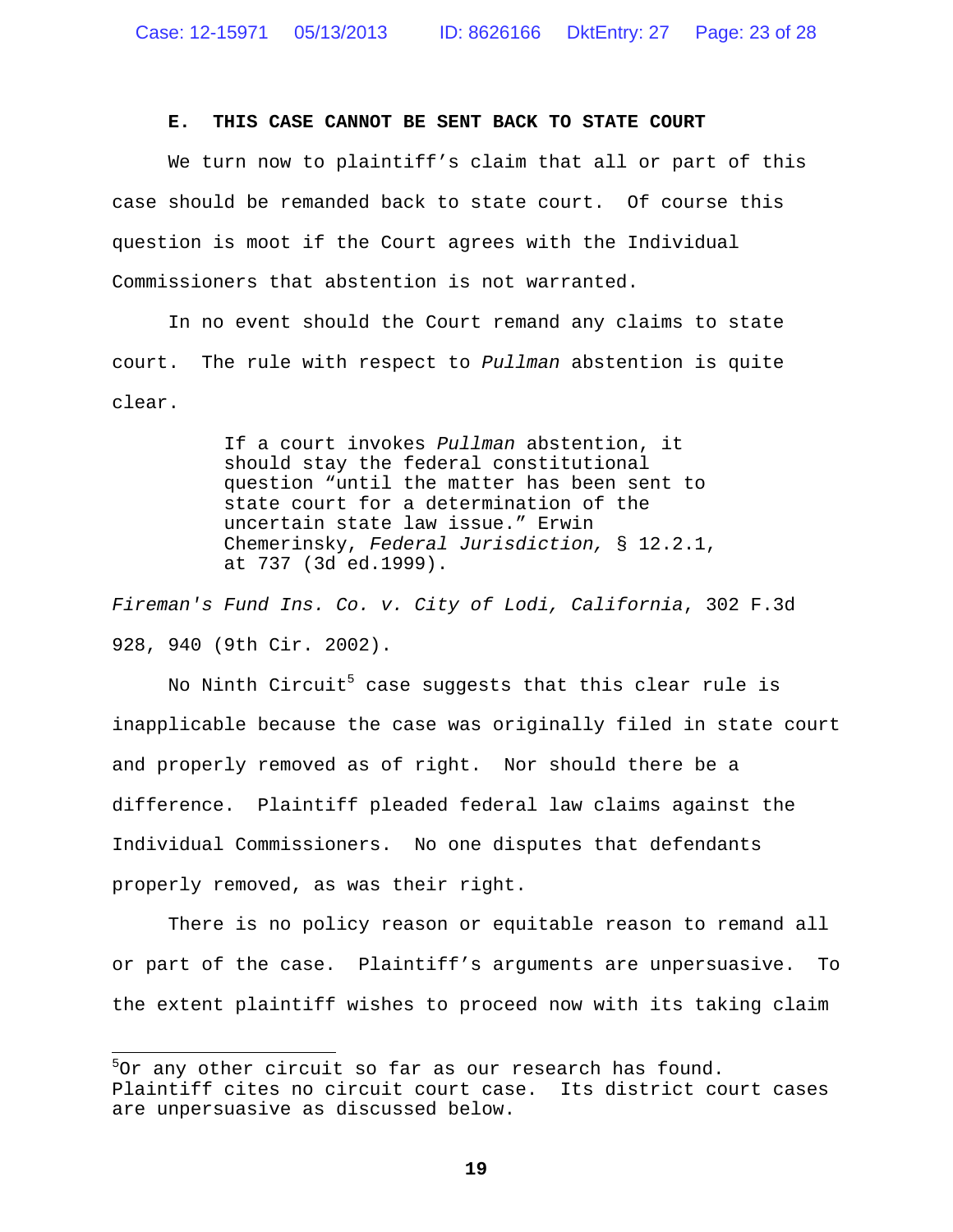(second brief at 32), that claim can proceed in federal court just as easily as in state court. There is no need or reason to remand in order to proceed with the taking claim. The claim has just as little merit in either court.

Plaintiff's alleged fear that it might need injunctive or declaratory relief "if the Commission takes further steps to interfere with the project" (second brief at 34) is nothing more (or less) than raw speculation. The state court has already reversed the Commission's ruling. Nothing the Commission has done since then in any way indicates that it intends to disrespect that ruling.

This Court should not lightly assume that state actors intend to act unlawfully. Even if the Commission's past actions were wrongful (hotly disputed of course) there would still have to be some plausible basis that the threat was on-going or likely to be repeated. *City of Los Angeles v. Lyons,* 461 U.S. 95 (1983).

Contrary to plaintiff's argument (second brief at 35) remand is highly unfair to defendants. If all the claims are remanded, then defendants are deprived of their clear right to have the federal claims decided in federal court.

If only some of the claims are remanded, then either the parties have to litigate the case twice or the federal suit is barred altogether by claim and issue preclusion doctrines. *San*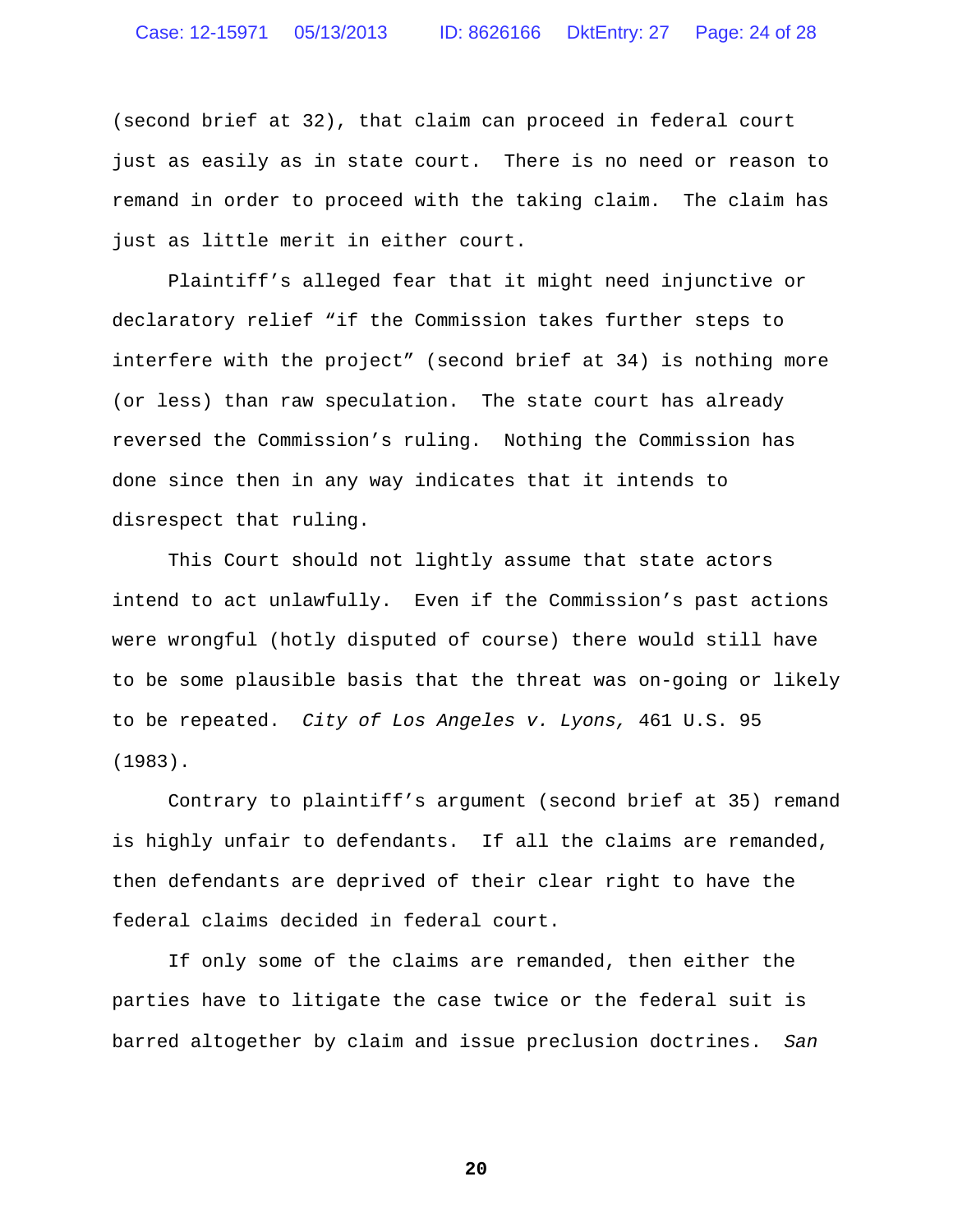*Remo Hotel, L.P. v. City & Cnty. of San Francisco, Cal.*, 545 U.S. 323, 348 (2005).

Plaintiff's harm from delay is limited at best. If it prevails on a taking claim, it will presumably seek interest to compensate it for any delay. Indeed, an odd aspect of this case is that (by plaintiff's own admission) it has at most a temporary taking claim at this point. If plaintiff litigated that claim only to lose the state court appeal, then presumably its alleged permanent taking claim would be lost forever. At a minimum, that claim would require additional litigation.

There is no precedent whatsoever for plaintiff's proposed remand in the circumstances of this case. Plaintiff's reliance on *VH Prop. Corp. v. City of Rancho Palos Verdes*, 622 F. Supp. 2d 958 (C.D. Cal. 2009) is misplaced. As the district court recognized:

> The present case differs in a significant manner from *VH Property. VH Property* viewed a remand as necessary to put the state claims before a state court for its decision. By contrast, in the present case, the heart of the state claims is already before a state court in Bridge's administrative appeal. The administrative appeal is likely to be highly relevant to, and possibly determinative of, many of the state claims in the present case. Thus, the rationale in *VH Property* for remanding state claims pursuant to *Pullman* does not have the same force in this case.

*Bridge Aina Le'a, LLC v. Hawaii Land Use Comm'n*, 2012 WL 1109046 (D. Haw. 2012).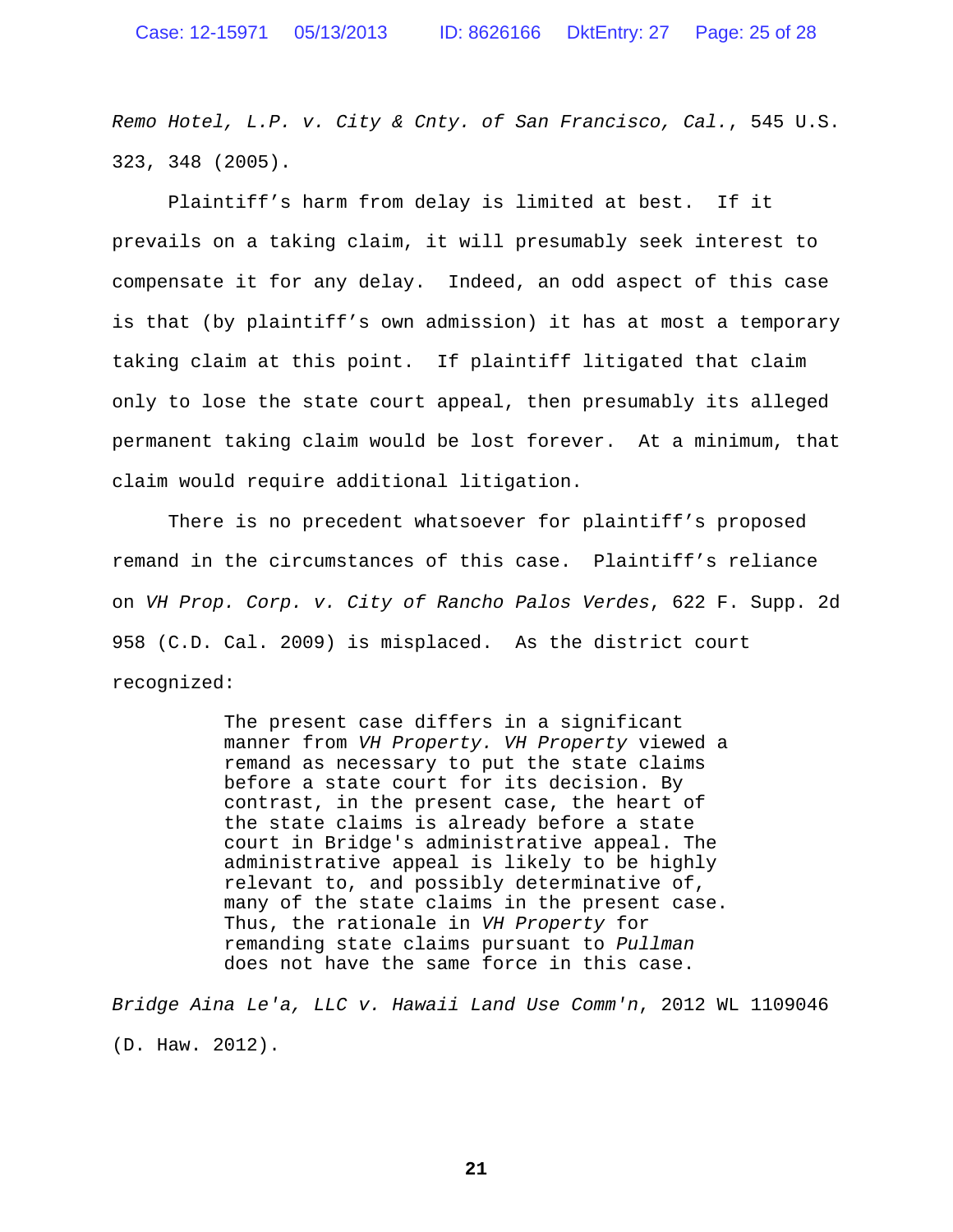*Ganz v. City of Belvedere*, 739 F. Supp. 507 (N.D. Cal. 1990) is inapplicable for the same reason – a separate state court proceeding is already pending. In addition, defendant in *Ganz* complained "that if the Court were to remand the entire action to state court, they would lose their statutory right under 28 U.S.C. § 1441(b) to have plaintiff's federal claims adjudicated by a federal district court." The court in *Ganz* did not think this was a problem "because defendants may preserve their right to federal district court adjudication of plaintiff's federal claims by making a reservation on the state court record. *England, supra,* at 421, 84 S.Ct. at 467–68." 739 F. Supp. at 510.

Even if this was correct in 1990, it is not an option now because of the Supreme Court's ruling in *San Remo Hotel, L.P. v. City & Cnty. of San Francisco, Cal.*, 545 U.S. 323, 348 (2005) (Rehnquist J concurring) ("it is quite clear that they are now precluded by the full faith and credit statute, 28 U.S.C. § 1738, from relitigating in their 42 U.S.C. § 1983 action those issues which were adjudicated by the California courts").

In *Palmer Trinity Private School, Inc. v. Village of Palmetto Bay, Florida*, 802 F.Supp.2d 1322 (S.D.Fla. 2011) (second brief at 31) the court found that *Pullman* abstention was appropriate and remanded without any discussion or analysis as to why abstention required remand.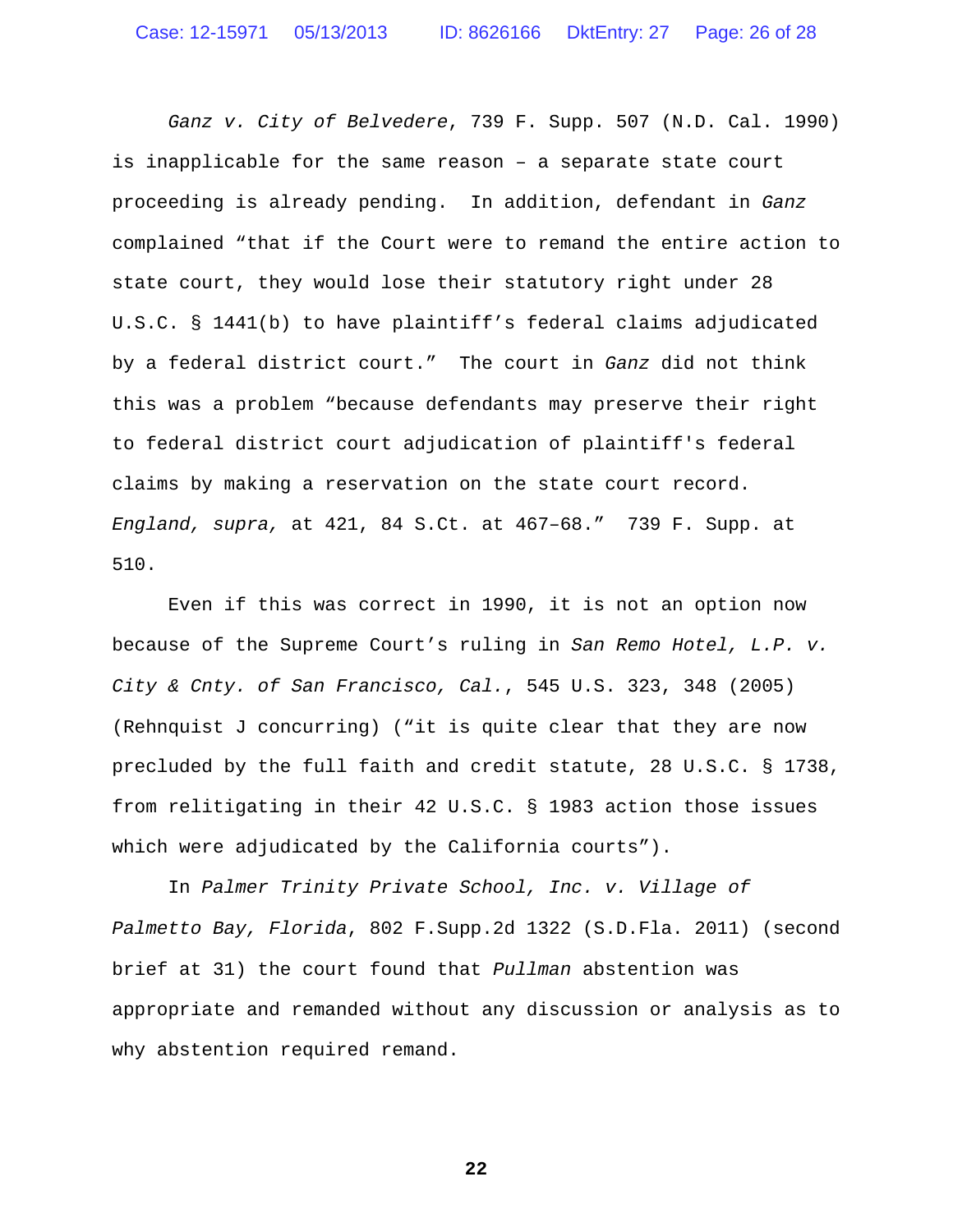#### **III. CONCLUSION**

For the reasons stated in their opening brief and in this brief, defendants ask this Court to dismiss all claims filed against the Individual Commissioners and enter judgment in their favor, and to remand to the district court for further proceedings without abstention and in conformity with this Court's ruling.

DATED: Honolulu, Hawai'i, May 13, 2013.

/s/ William J. Wynhoff Deputy Attorney General Attorney for DEFENDANTS-APPELLANTS-CROSS APPELLEES